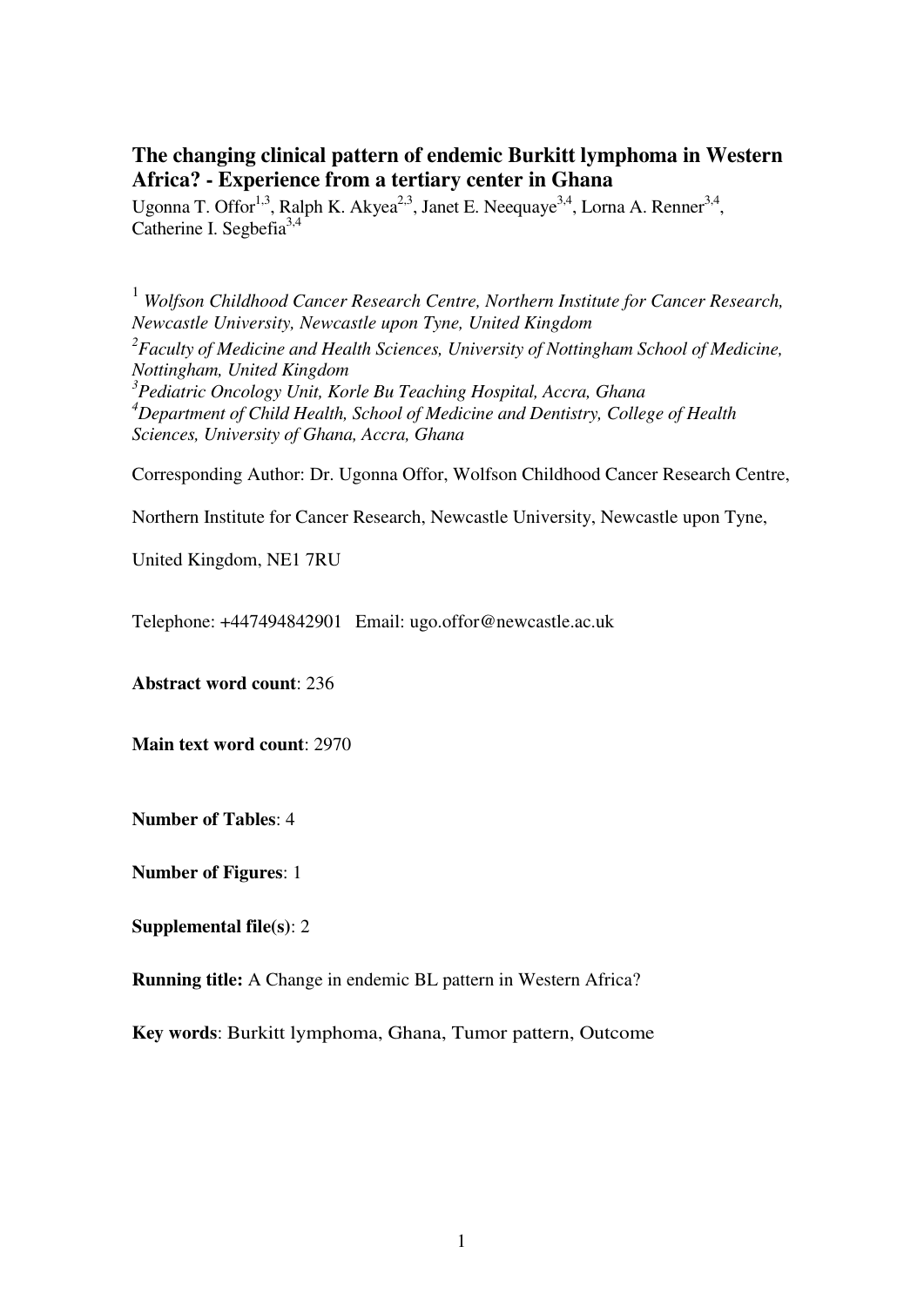| <b>Abbreviations</b> | <b>Full Term</b>                    |
|----------------------|-------------------------------------|
| <b>BL</b>            | Burkitt lymphoma                    |
| <b>BTP</b>           | <b>Burkitt Tumor Project</b>        |
| eBL                  | Endemic Burkitt lymphoma            |
| <b>EBV</b>           | <b>Ebstein-Barr Virus</b>           |
| CI                   | Confidence Interval                 |
| <b>CNS</b>           | <b>Central Nervous System</b>       |
| <b>CSF</b>           | Cerebrospinal Fluid                 |
| <b>FNAC</b>          | Fine Needle Aspirate Cytology       |
| IT                   | Intra-thecal                        |
| <b>ITN</b>           | <b>Insecticide Treated Nets</b>     |
| IV                   | Intravenous                         |
| <b>KATH</b>          | Komfo Ankoye Teaching Hospital      |
| <b>KBTH</b>          | Korle Bu Teaching Hospital          |
| <b>NHIS</b>          | National Health Insurance Scheme    |
| <b>NIH</b>           | National Institutes of Health       |
| <b>POND</b>          | Pediatric Oncology Network Database |
| RR                   | Relative risk                       |
| sBL                  | Sporadic Burkitt lymphoma           |
| <b>SES</b>           | Socioeconomic status                |
| <b>WHO</b>           | World Health Organization           |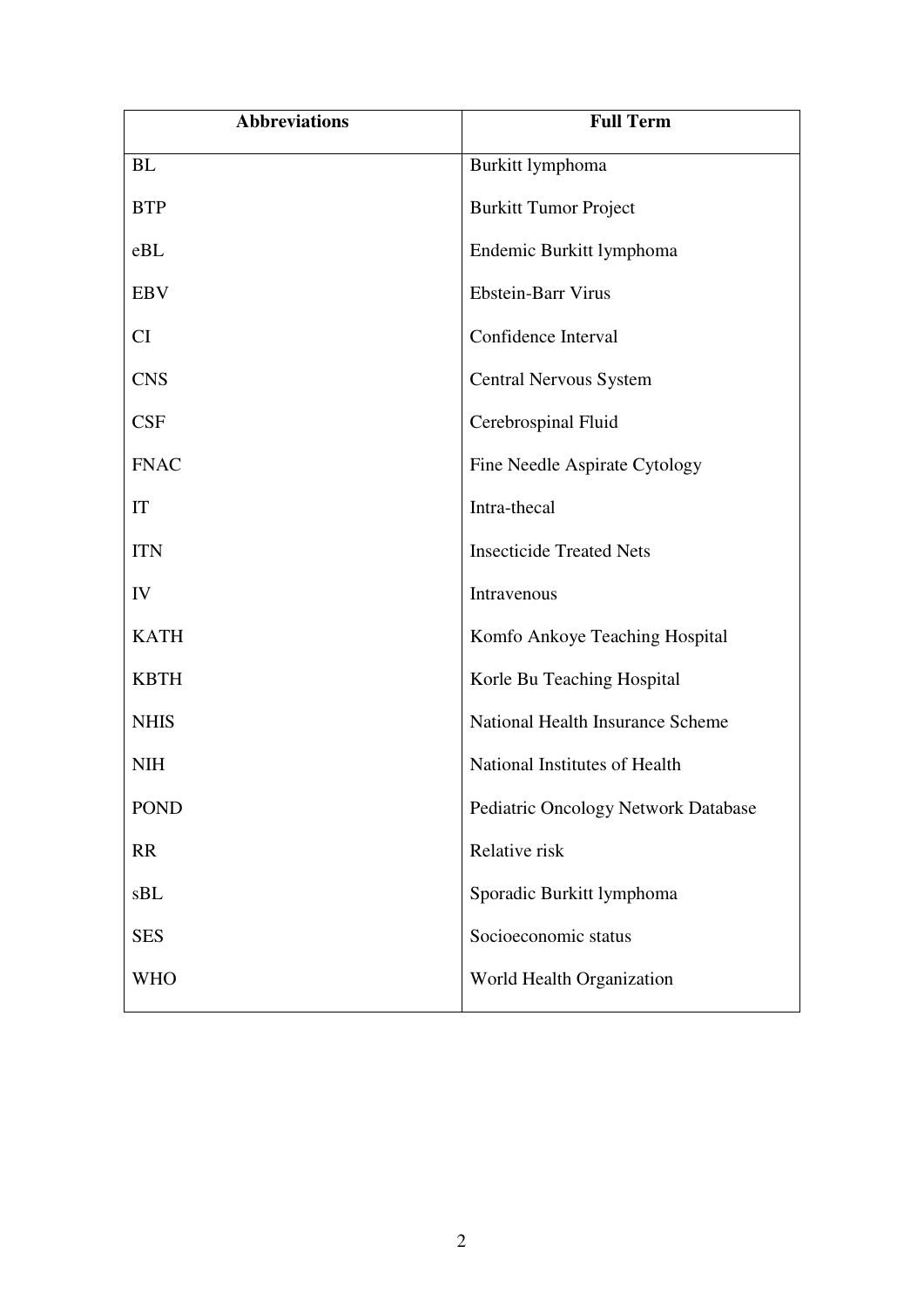#### **ABSTRACT**

**Background**: Burkitt lymphoma (BL) is the commonest childhood cancer in Ghana, where the endemic variant is the predominant subtype and historically presents as a highly chemo-sensitive jaw tumor. This study aimed to update the current epidemiological characteristics of childhood BL in our institution.

**Procedure**: Patient data for all children diagnosed with BL and seen at Korle Bu Teaching Hospital between January 2007 and December 2012 were retrospectively analyzed.

**Results**: BL was diagnosed in 173 children (< 13 years) during the study period, with the abdomen as the most common tumor site (46%) followed by the jaw (31%). Abdominal tumors were associated with advanced/disseminated disease  $(p=0.002)$ , and were more likely to occur in females irrespective of tumor stage (Relative risk= 1.56 [95% CI; 1.1–12.3]). Twenty-five percent (43/173) of the study cohort died and mortality was influenced by increasing age  $(p=0.02)$  and advanced disease (p=0.03). Treatment delay was experienced by 9 in 10 patients primarily due to familial financial constraint (75%). Treatment abandonment was observed as a first event in 94% of patients and two-thirds of children in the study were eventually lost to follow up.

**Conclusion**: The predominance of primary abdominal tumors in our study cohort may indicate a changing epidemiological pattern of BL in Ghana. High rates of treatment delay and abandonment were evident and are likely to be contributing factors to the poor childhood cancer survival outcomes seen in resource limited countries in Africa.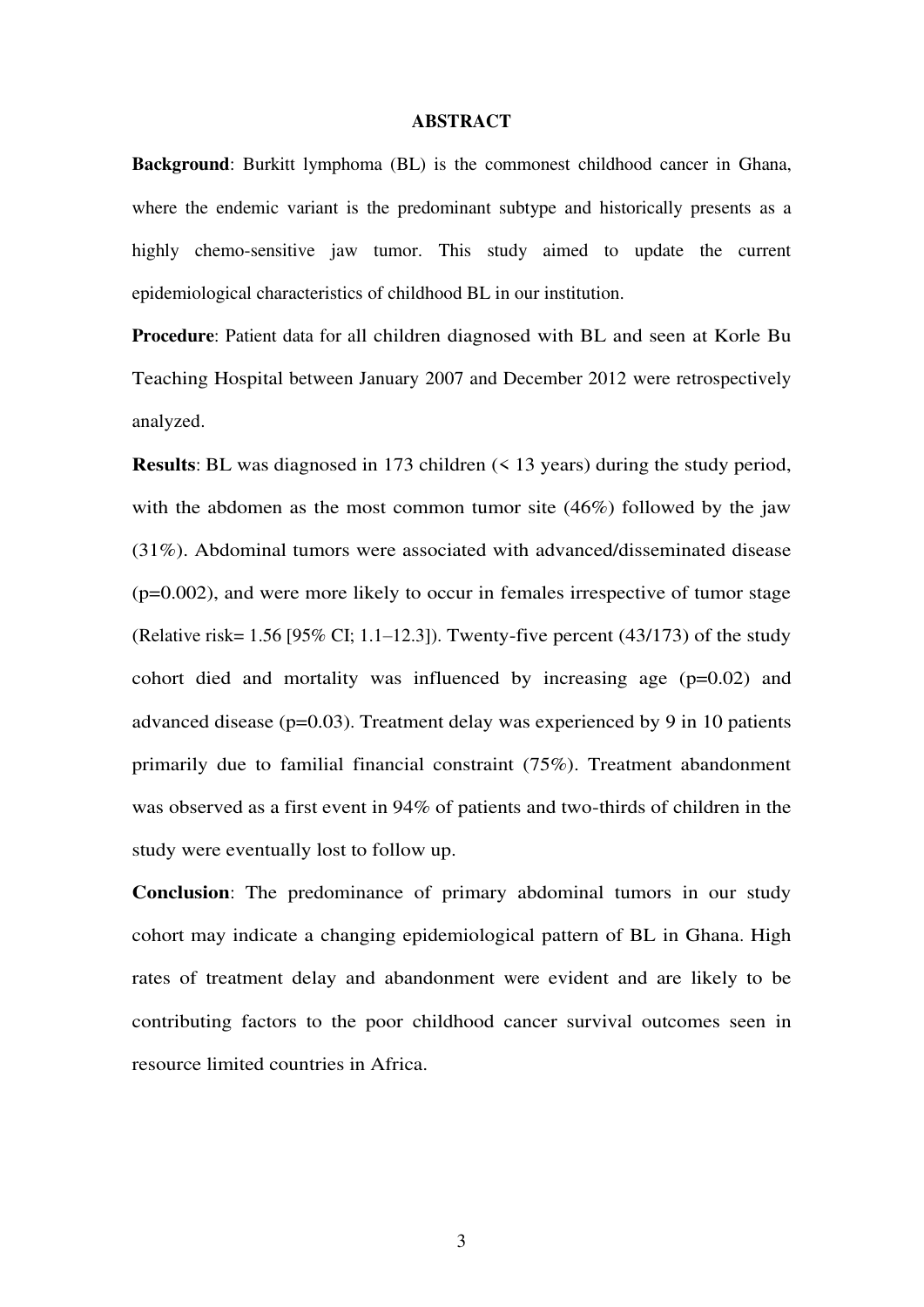#### **INTRODUCTION**

Burkitt lymphoma (BL) is a highly aggressive B-cell malignancy characterized by its hallmark *c-myc* oncogene translocations [1-2], and classified broadly into 3 subtypes based on distinct variations seen in malaria-endemic and non-endemic regions: endemic (African), sporadic (non-endemic) and immunodeficiency-associated BL [3-4]. The endemic variant is found within the "lymphoma belt" of equatorial Africa, an area extending  $10-15^\circ$  north and south of the equator, which corresponds to regions where malaria is holoendemic [5–6].

Epstein-Barr Virus (EBV) and plasmodium falciparum malaria infection are known to be important co-factors in the pathogenesis of endemic BL [3,7-8]. In countries within the lymphoma belt, EBV infection is documented to occur much earlier in childhood [9], and the virus genome isolated in almost 100% of tumor cells unlike the sporadic and immunodeficiency-associated variants, where EBV is detected in approximately 15- 40% of cases [8, 10]. Although a causal association between EBV and endemic BL is recognized, the precise mechanism by which malaria infection and EBV reactivation interact to promote oncogenesis remains poorly understood. Malaria-induced lytic EBV reactivation and polyclonal B-cell proliferation has been linked to an increased likelihood of chromosomal translocations that deregulate the *c-myc* oncogene and predispose to tumorigenesis. It has also been proposed that malaria co-infection impairs EBV-specific T-cell immunity as a cause or outcome of enhanced EBV replication, leading to a loss of viral control [11].

Endemic BL (eBL) represents 50-75% of all childhood malignancies in sub-Saharan Africa  $[12]$ , classically presenting as facial tumor(s) that involve either the jaw or retroorbital space, while primary abdominal disease is less common [2,13].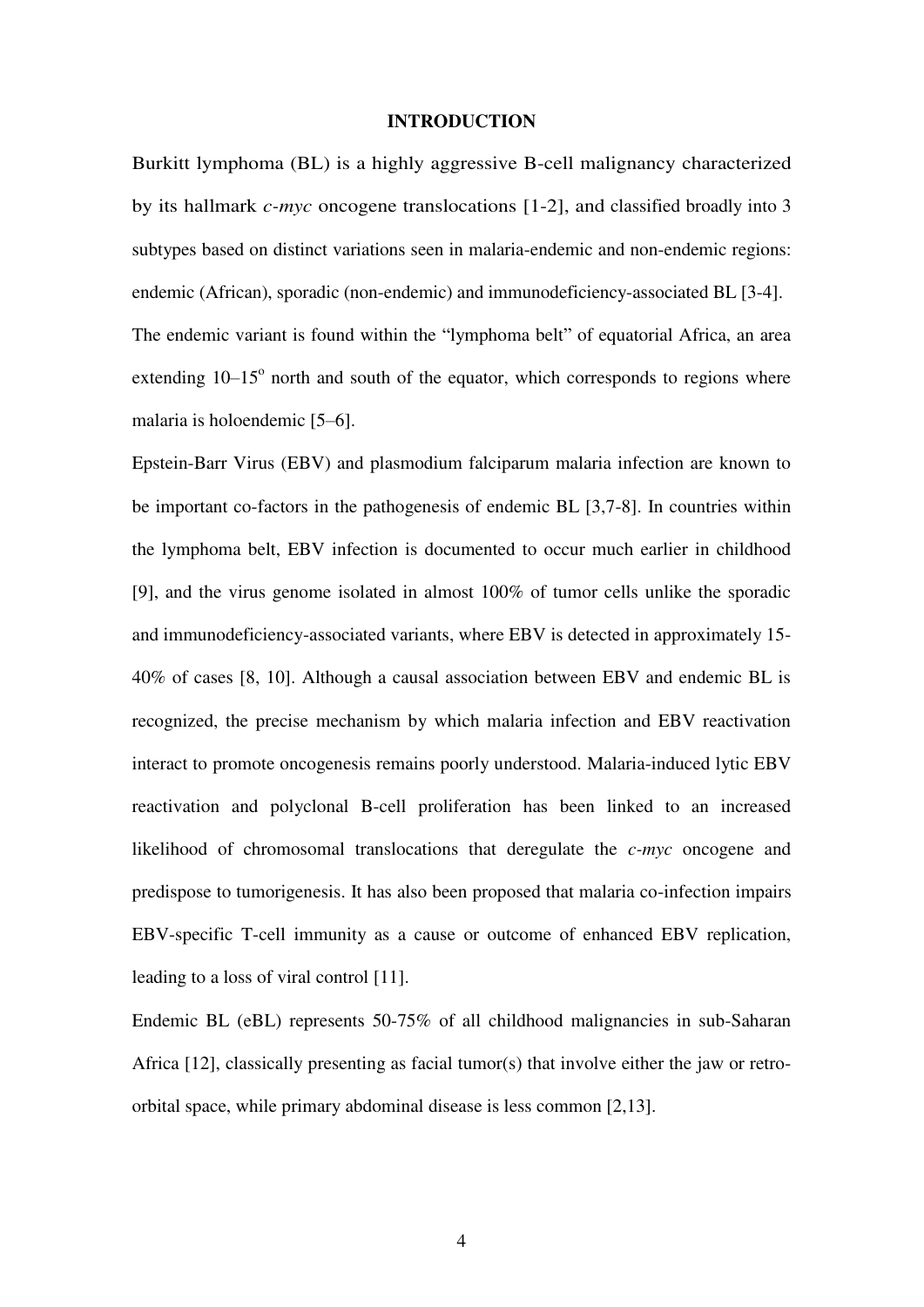The current epidemiology of eBL in Ghana is based on historical data collected during the Burkitt Tumor Project (BTP) from 1968-1996. This was a collaborative research endeavor between the Ghanaian government and the National Institutes of Health (NIH), USA, with its head office located at the department of child health in Korle Bu Teaching Hospital (KBTH), Accra, Ghana. Initial findings of the project suggested a male predominance with a peak age at presentation of 6-8 years, similar to Uganda and Malawi [3,12]. A ten-year prospective study (1969-1979) revealed facial tumors to be the most common clinical presentation in the country followed by abdominal tumors [14]. However, this clinical pattern demonstrated an unexplained reversal in incidence by the early 1980s [15]. Assessment of the geographical distribution of childhood BL in Ghana indicated a non-random temporal pattern, with the majority of cases residing in the southern-most parts of the country. This was attributed to variability in access to medical care as well as physician interest in diagnosis of BL [16].

Recent case reviews have shown eBL to still be the most common childhood cancer in Ghana, though its proportion in relation to other pediatric cancers has steadily declined over time. In the 1990s, two-thirds of all childhood cancers seen at our institution were lymphomas with BL making up over 90% of them [17]. In the past 10 years there has been a decline in the prevalence of childhood lymphomas, dropping to 31% and BL making up 22% of all childhood cancers [18].

Little information exists in either local or international literature about the current clinical pattern of childhood BL in West African countries such as Ghana. We therefore aimed to retrospectively review all children with BL seen at the pediatric oncology unit of our institution over a 6-year period to evaluate its epidemiological characteristics.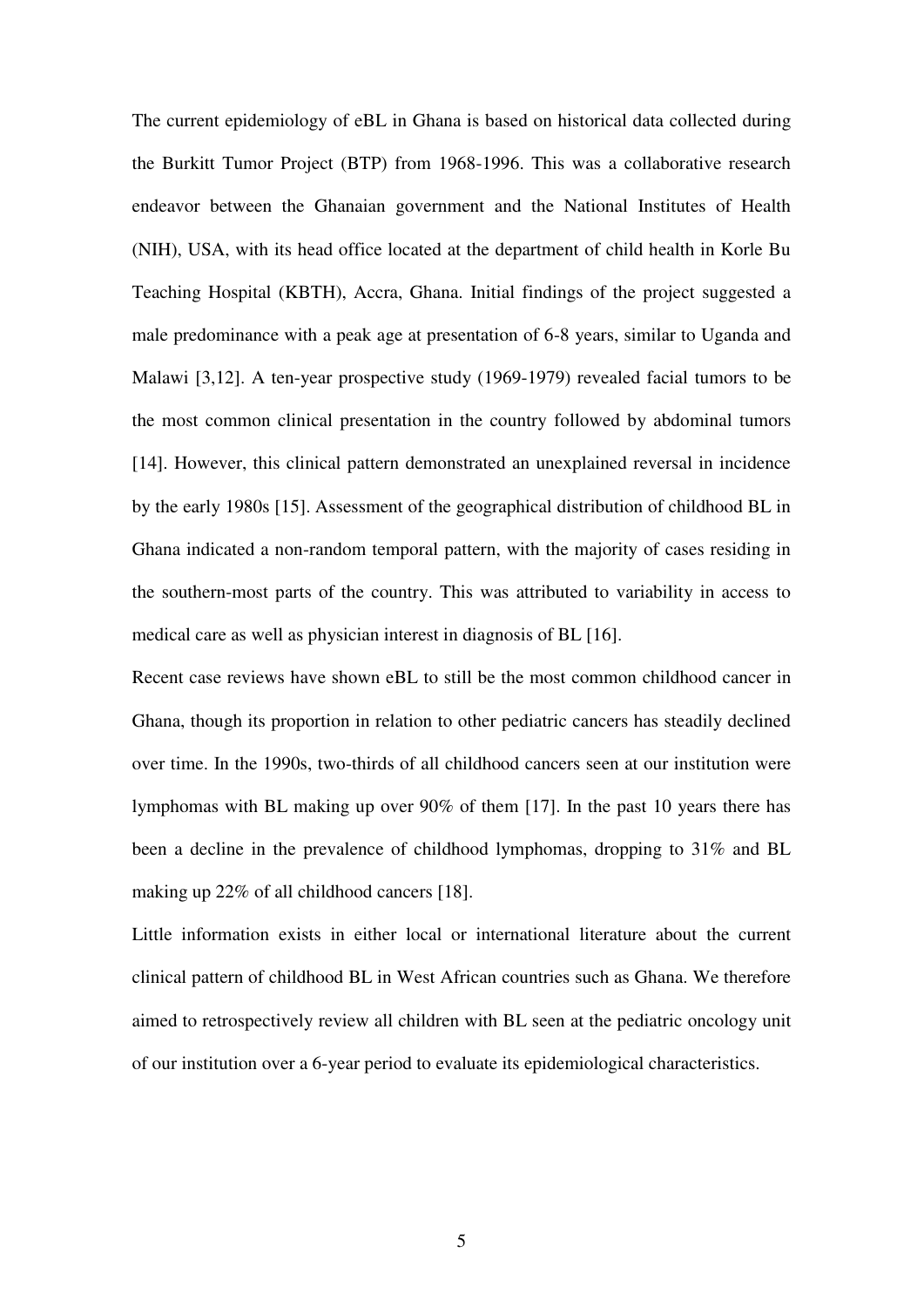#### **METHODS**

# *Study setting*

Ghana is a lower middle-income country in West Africa with a population of 25 million and approximately 40% of its inhabitants are aged 0-14 years. Although there is a government-administered National Health Insurance Scheme (NHIS) available to the general population, it does not cover childhood cancers and families are required to pay "out-of-pocket" for chemotherapy and other treatment related expenses.

KBTH is the largest government-funded hospital in Ghana. It is located in the national capital of Accra and serves as a major tertiary referral center for cases from all regions of the country. It is also home to one of only two pediatric oncology units in Ghana. Approximately 125 new oncology cases are seen per year at the unit, encompassing a wide array of solid tumors and hematological malignancies [18]. There is no national cancer registry for the country, making it difficult to accurately estimate national pediatric cancer incidence.

Basic laboratory tests for cancer diagnostic work up are readily available at KBTH. However, most of these tests are not covered by the NHIS and pose a serious financial burden for many patients. Immunophenotyping and cytogenetic studies are currently unavailable in KBTH and EBV serology is not routinely performed as part of the BL diagnostic workup in our unit.

### *Subject selection criteria and Data collection*

All children (< 13 years) with BL confirmed by histology/cytology and diagnosed between January 1st, 2007 and December 31st, 2012 were included.

Patient demographic and clinical information were obtained from their medical records and the Pediatric Oncology Network Database (POND) archive, which is a free access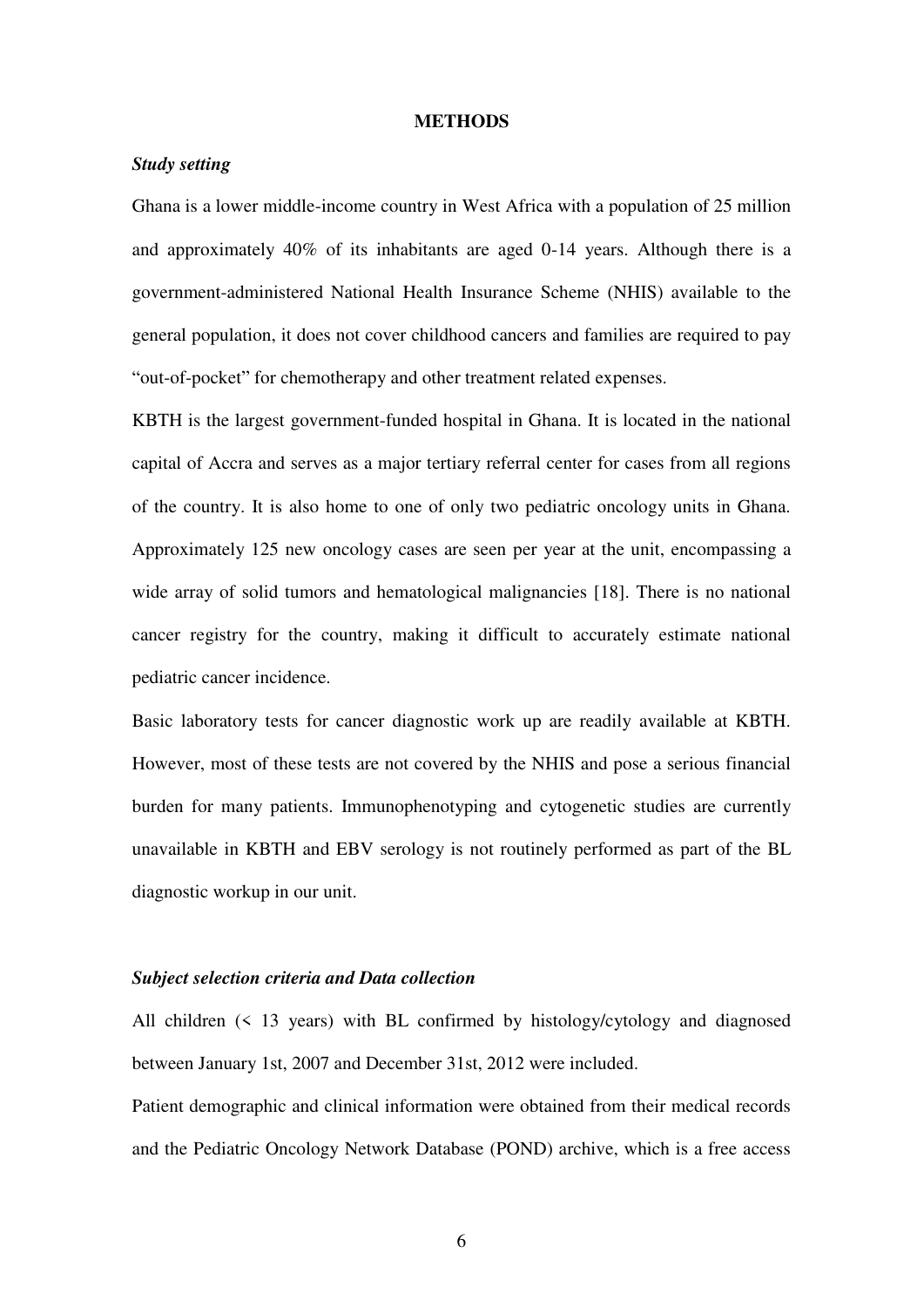online database located in the unit and designed by St. Jude's Children's Research Hospital in Memphis, Tennessee, USA, to facilitate hospital-based cancer registration in resource limited countries [19]. Information on age, gender, place of residence, primary caregiver/guardian occupation and educational attainment, HIV status, tumor site, baseline disease staging, and disease outcome were obtained. Both educational attainment and occupation of the primary caregiver/guardian were used as proxy measures for socioeconomic status (SES) and have previously been validated as reliable surrogates for SES in neighboring west African countries [20]. Treatment abandonment was defined as the failure to attend hospital for prescribed chemotherapy within 28 days or a post-treatment follow up appointment within 3 months while treatment delay was said to have occurred if chemotherapy was not initiated within 48 hours of a diagnostic confirmation of BL. Patients who had missing data on abandonment and cause of treatment delay were excluded from the final analysis.

Staging of disease was done using the St. Jude/Murphy classification [21]. Stages I & II constituted localized disease with stages III & IV representing advanced disease. Chemotherapy treatment was administered based on local protocol and staging (Supplemental Table S1).

# *Statistical analysis*

Data were summarized and expressed as means and standard deviations for continuous variables and percentages for categorical variables. Chi-square and Fisher's exact test were used to evaluate proportional differences while student t-test and ANOVA were used to assess differences in means. Relative risk was calculated using the Mantel Haenszel method. All level of significance was considered as  $p$ <0.05. Data analysis was performed using SPSS version 20.0.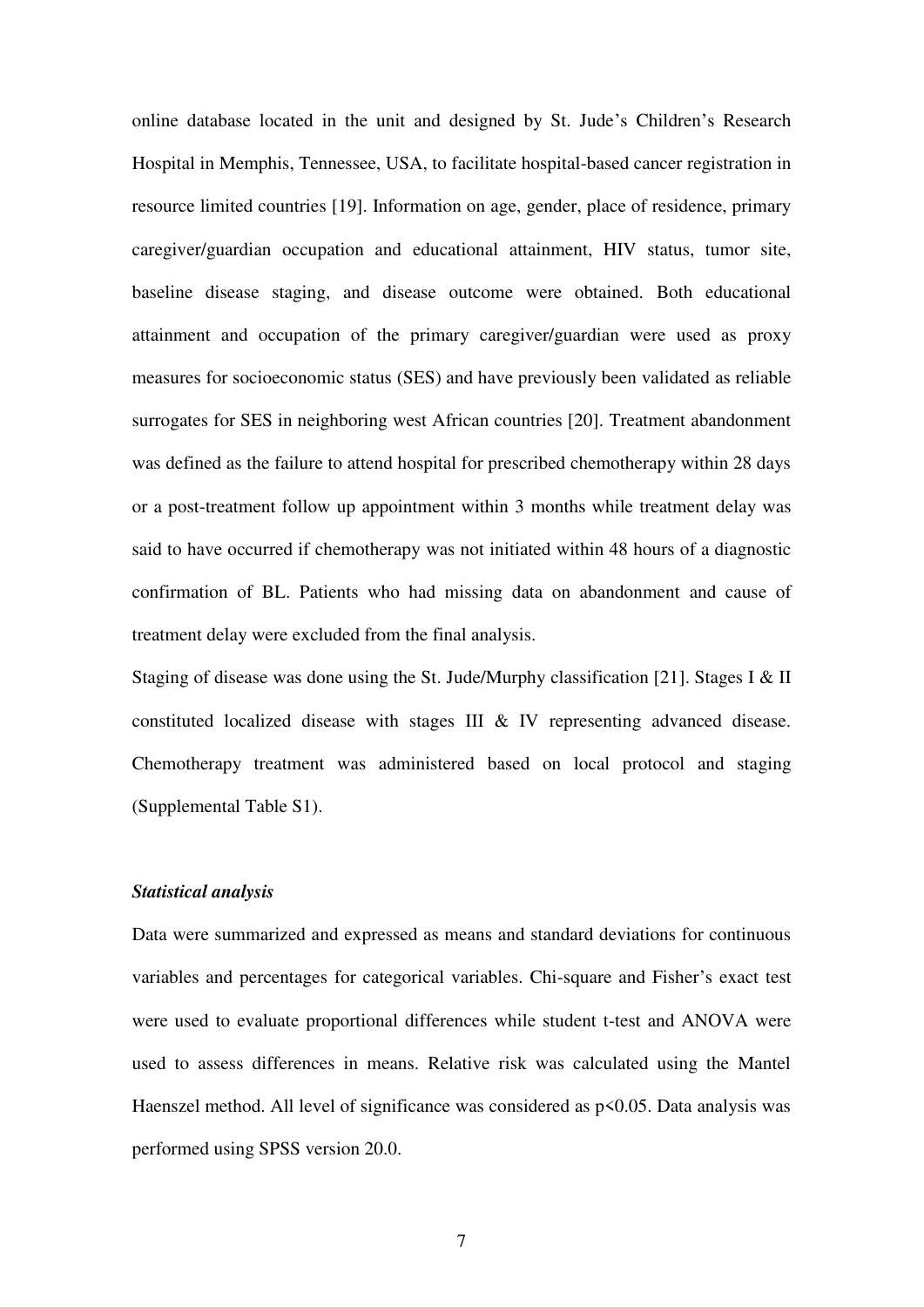## **RESULTS**

# *Patient Characteristics*

There were 173 children in the study cohort [Table 1] with a mean age of 6.9  $(\pm 2.7)$ years at diagnosis. No significant gender difference was observed in age at diagnosis [Table 2], though males presented at a slightly older age than females (7.2 years vs 6.4 years, p= 0.09). Only 29% of primary caregivers/guardians had attained a secondary level education or above while almost 50% had no formal education [Table 1]. The majority of parents were employed in low income jobs such as subsistence farming and petty trading [Table 1].

A large proportion of patients (139/173) resided outside of the Greater Accra region – where our pediatric oncology unit is located – and some families from the Northern region had to travel up to 600 kilometers (373 miles) to receive treatment at our institution [Supplemental Figure S1]. All 104 patients with available information on HIV serology tested negative.

#### *Tumor Characteristics*

Primary abdominal tumor was the most common clinical presentation [Table 1]. There was a male predominance for jaw tumors [Fig. 1], and males aged 0-4 years were more likely to present with a jaw tumor compared to other sites (Relative Risk =  $1.32$  [95% CI; 1.10 – 15.33]) while females were more likely to present with an abdominal tumor even after adjusting for age and tumor stage (Relative Risk = 1.56 [95% CI; 1.07 – 12.28]). Facial tumors were most common in the 5–9 years group [Table 2]. The majority of patients presented with advanced/disseminated disease [Table 1], which was strongly associated with abdominal disease ( $p = 0.002$ ).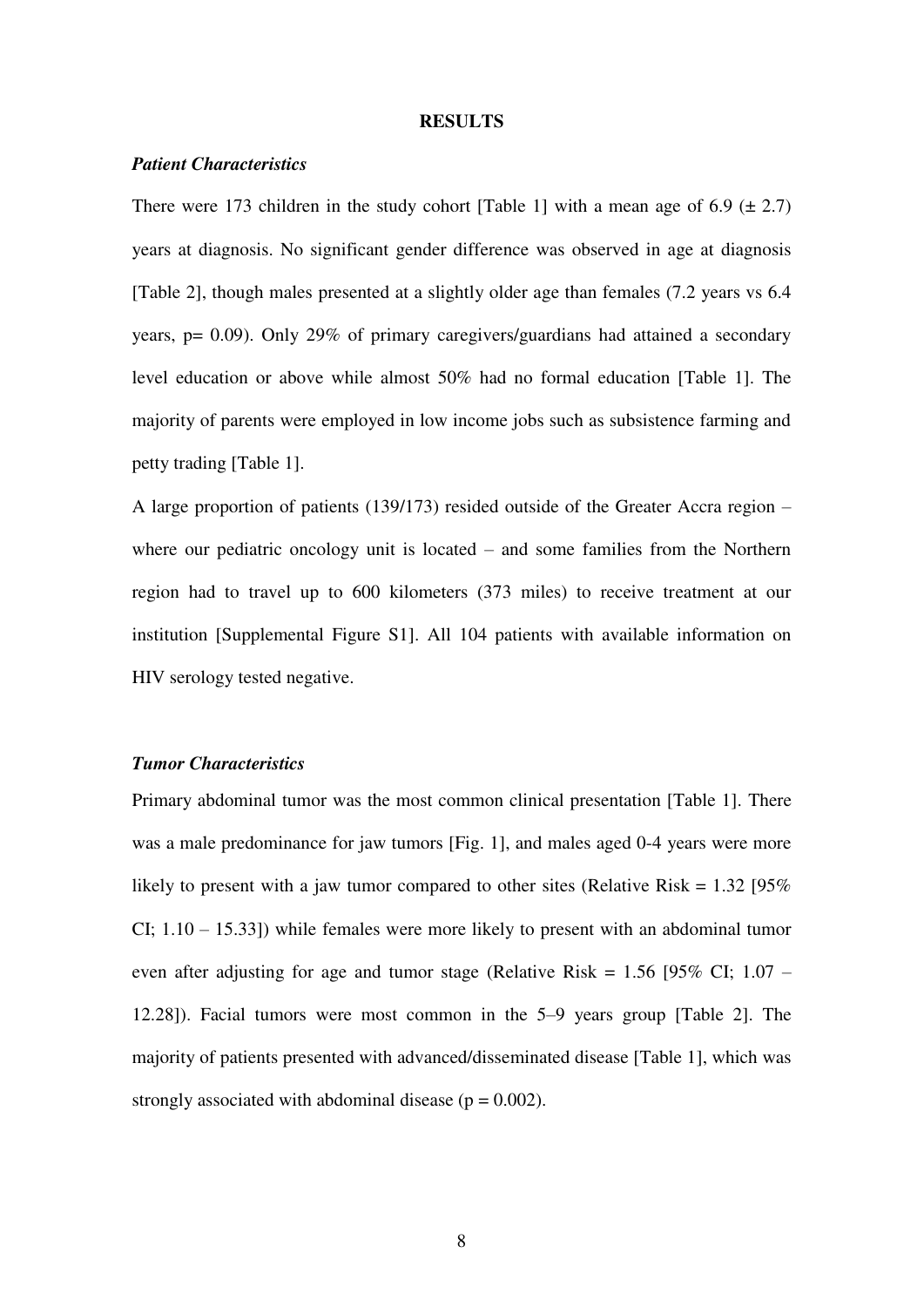### *Outcomes*

Table 3 outlines the factors contributing to delays and abandonment of treatment. Treatment delay was marginally longer for advanced disease compared to localized tumors with lack of funds being the most significant contributor. Abandonment of treatment was nearly universal and abandonment rate did not differ by disease stage. Two-thirds of children in the study were lost to follow up during treatment and 44 (25%) were confirmed to have died during the study period. There was no significant difference in mortality between males and females (p= 0.54). All deaths occurred in children with advanced/disseminated disease and mortality was found to be influenced by increasing age and advanced disease [Table 4].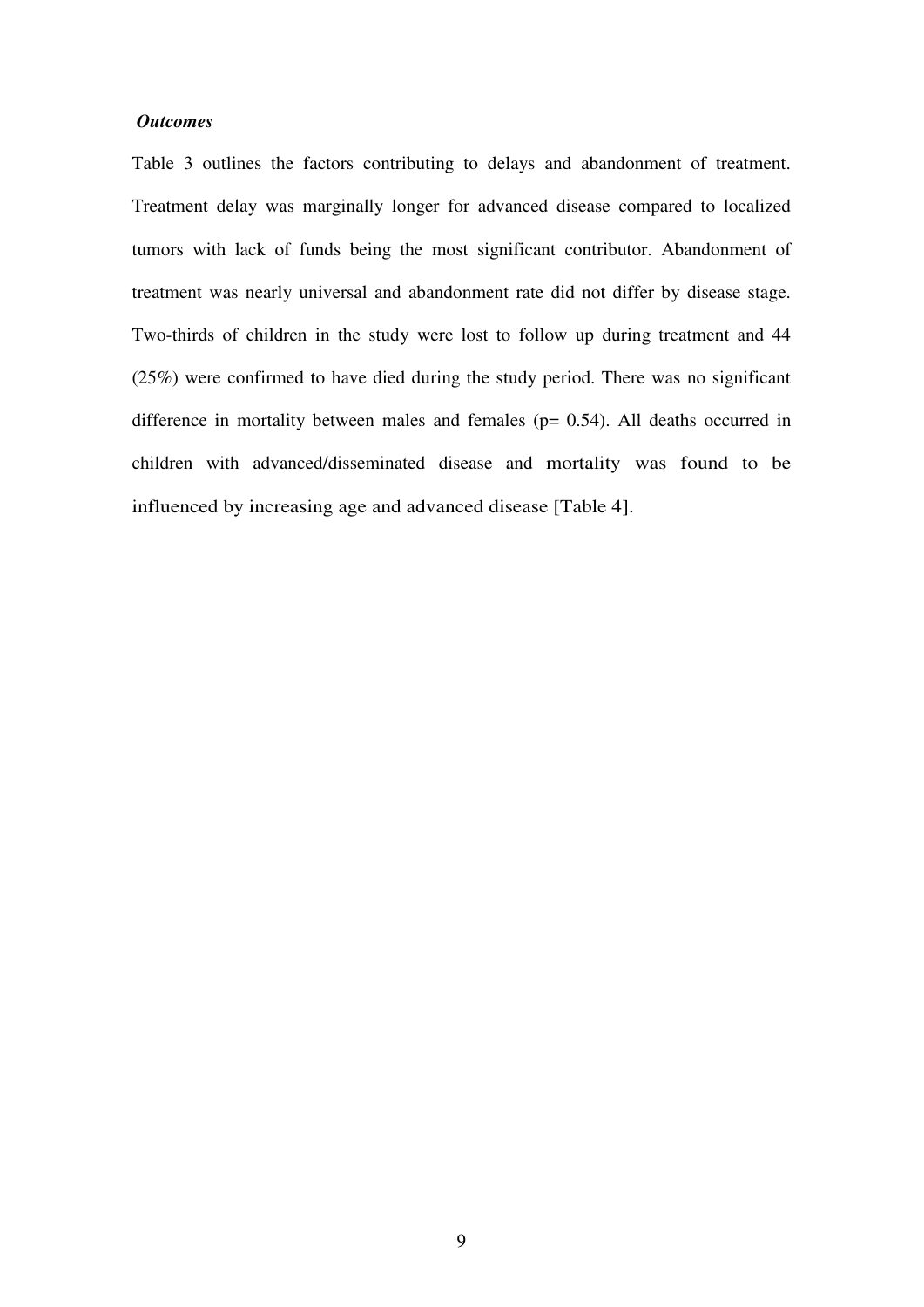#### **DISCUSSION**

This study updates the clinical pattern of childhood BL in Ghana first described in our institution over 40 years ago and highlights some of the challenges faced by resource limited countries in achieving good treatment outcomes for common childhood cancers. Some limitations to our study findings are centered on its retrospective analysis of historical hospital-based records which had some missing or incomplete data. Furthermore, due to a lack of appropriate patient contact information, we were unable to trace children who had defaulted treatment to determine their disease progression or survival status. This limited our ability to accurately comment on BL-associated survival rates for our cohort. Data were not collected on children who subsequently resumed treatment after initial attrition and so the true impact of treatment abandonment on disease outcome(s) in our study is unknown. The relatively small sample size did not permit more robust statistical analysis and there is a possibility that some of our study findings may be due to chance.

Despite these limitations, it is of interest to note that while the patient demographics for childhood BL in our institution has remained mostly unchanged since the 1960s, there has been a striking transformation in the clinical presentation of disease from the characteristic facial tumor to a predominantly abdominal tumor pattern.

This change has corresponded with a reduction in BL incidence. Approximately 29 cases of BL per year were diagnosed during the study period, representing a 30% reduction compared to figures from the BTP three decades ago [22]. This decline could be due to a reduced exposure of Ghanaian children to malaria as a result of enhanced control measures with Insecticide Treated Nets (ITNs) combined with improved urbanization and socioeconomic status of the average Ghanaian [23-24]. Malaria prevention measures within the lymphoma belt have already been shown to significantly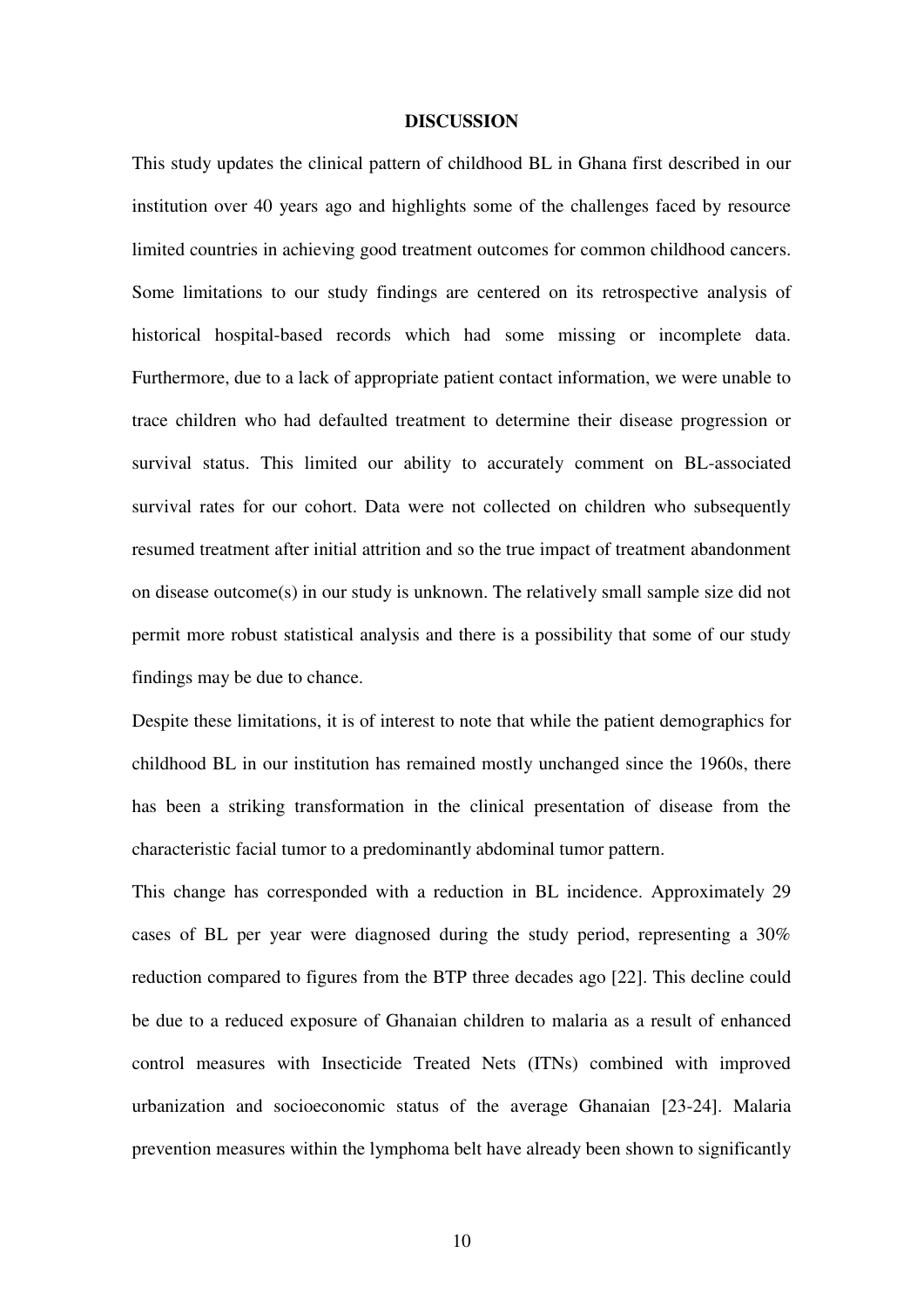lower the risk of BL [25]. However, a possible artefact explanation for this decline is the failure to capture undiagnosed cases of BL in the community due to poor parental health-seeking behavior for childhood cancers in Ghana [26]. In addition, the establishment of a second pediatric oncology unit in the country at the Komfo Anokye Teaching Hospital (KATH) in Kumasi has likely led to a reduction in the case referral rate to our hospital. An 8-year retrospective study from KATH estimated their annual BL case rate at 78 cases per year, although this represented both clinically suspected and histologically proven BL [27]. Our study highlights the necessity of a national cancer registry in Ghana for accurate estimation of cancer incidence.

Though facial/jaw tumors are the hallmark feature of eBL, we observed a shift towards predominantly abdominal tumors in patients seen at our hospital. This mirrors findings documented by the BTP in the 1970s, when a sudden and unexplained rise in the proportion of children presenting with abdominal tumors was noticed [15]. The advent of routine radiological imaging as part of the diagnostic workup for children presenting with solid tumors to our unit may offer a plausible explanation for this change as historical cases were not systematically subjected to the same rigorous investigations for tumor localization and autopsies were not regularly performed on children who died from BL prior to treatment [14]. It is possible that the historical burden of abdominal tumors has been underestimated. However, it would be expected that the introduction of routine imaging at our hospital as a standard procedure for tumor staging would correspond to an increase in the proportion of children diagnosed with combined facial/jaw and abdominal tumors and not just solitary abdominal disease. Similarly, while the predominance of advanced disease in our cohort may also offer an alternative explanation due to extensive tumors involving the abdomen, a higher proportion of cases with both abdominal and facial/jaw tumors should also have been noted. We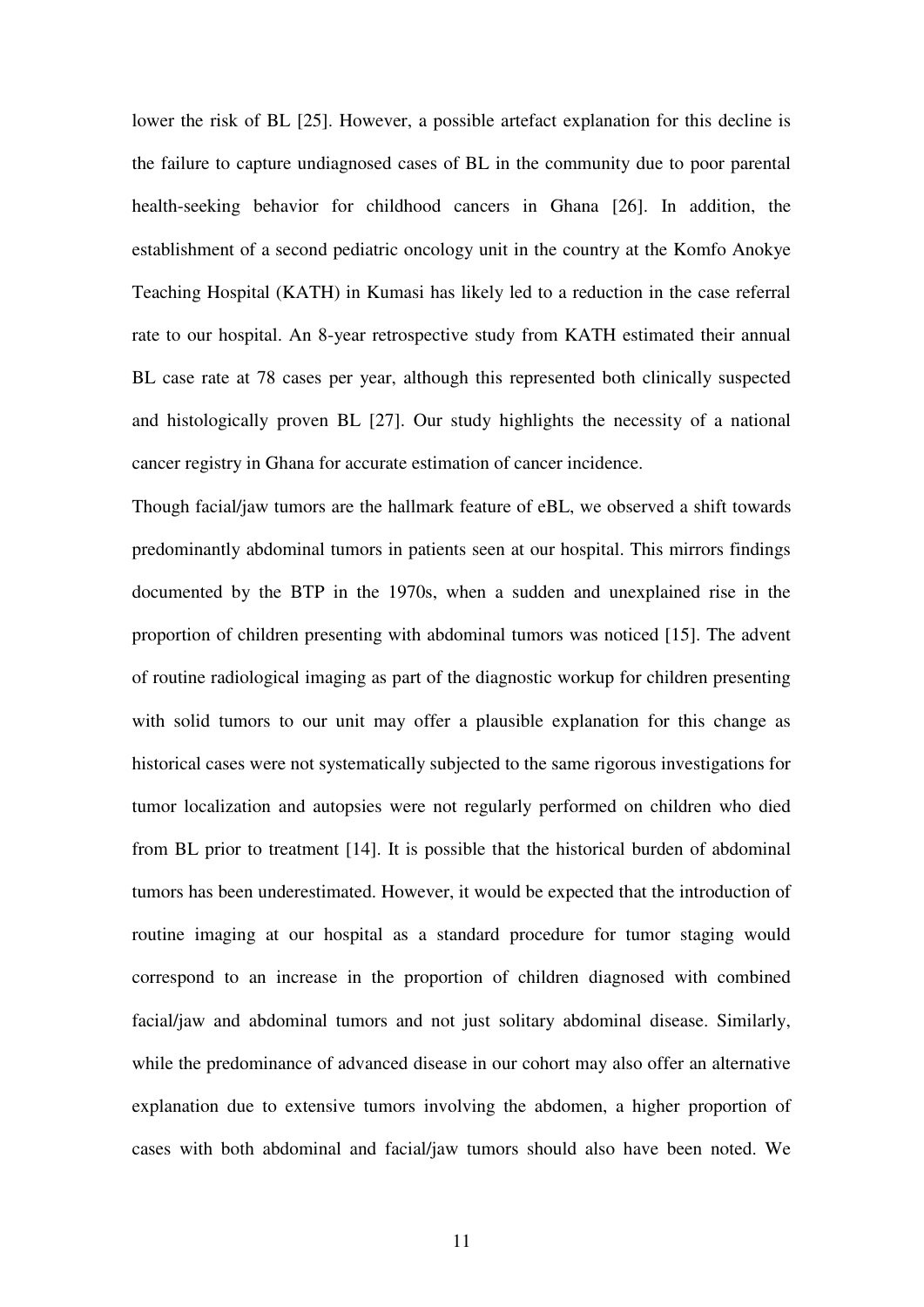hypothesize that there has been a reduction in the incidence of BL from an endemic pattern to a level intermediate between endemic and sporadic BL (sBL). Though this cannot be definitively concluded from this study, similar findings have been observed in east and west African regions previously considered to have a predominantly endemic variant of disease [7, 28]. Our study finding raises an issue of the necessity for an accurate and globally accepted definition of endemic versus sporadic BL. While these terms were historically used to describe the epidemiological distribution of BL, the solitary use of geographic location and/or clinicopathological features as descriptive delineators for these variants has been called into question [29]. The longstanding association of endemic and sporadic BL with jaw/facial and abdominal tumors respectively has led to these variants being considered synonymous with these tumor patterns. This is especially true in the lymphoma belt, where diagnosis often relies on clinical presentation with a jaw tumor and findings from fine needle aspirate cytology (FNAC) [30]. The risk of diagnostic misclassification becomes even more acute in cases of abdominal tumors due to the overlapping similarities in the morphological appearance of endemic and sporadic BL on FNAC. [31] While recent advances in molecular studies have led to the identification of subtle but distinct differences in the breakpoint pattern of *c-myc*/IgH gene translocation for eBL and sBL [32], the lack of cytogenetic studies, genomic sequencing and tests for EBV detection in tumor samples in resource limited countries within the lymphoma belt impedes diagnostic certainty. The question of whether all childhood BL within the lymphoma belt should be considered endemic and if not, what specific feature(s) should define it, remains to be addressed for us to fully interpret the implications of our study finding.

We observed similarities with the historical pattern of geographic distribution for children with BL first observed at our hospital in the 1970s [16]. Our findings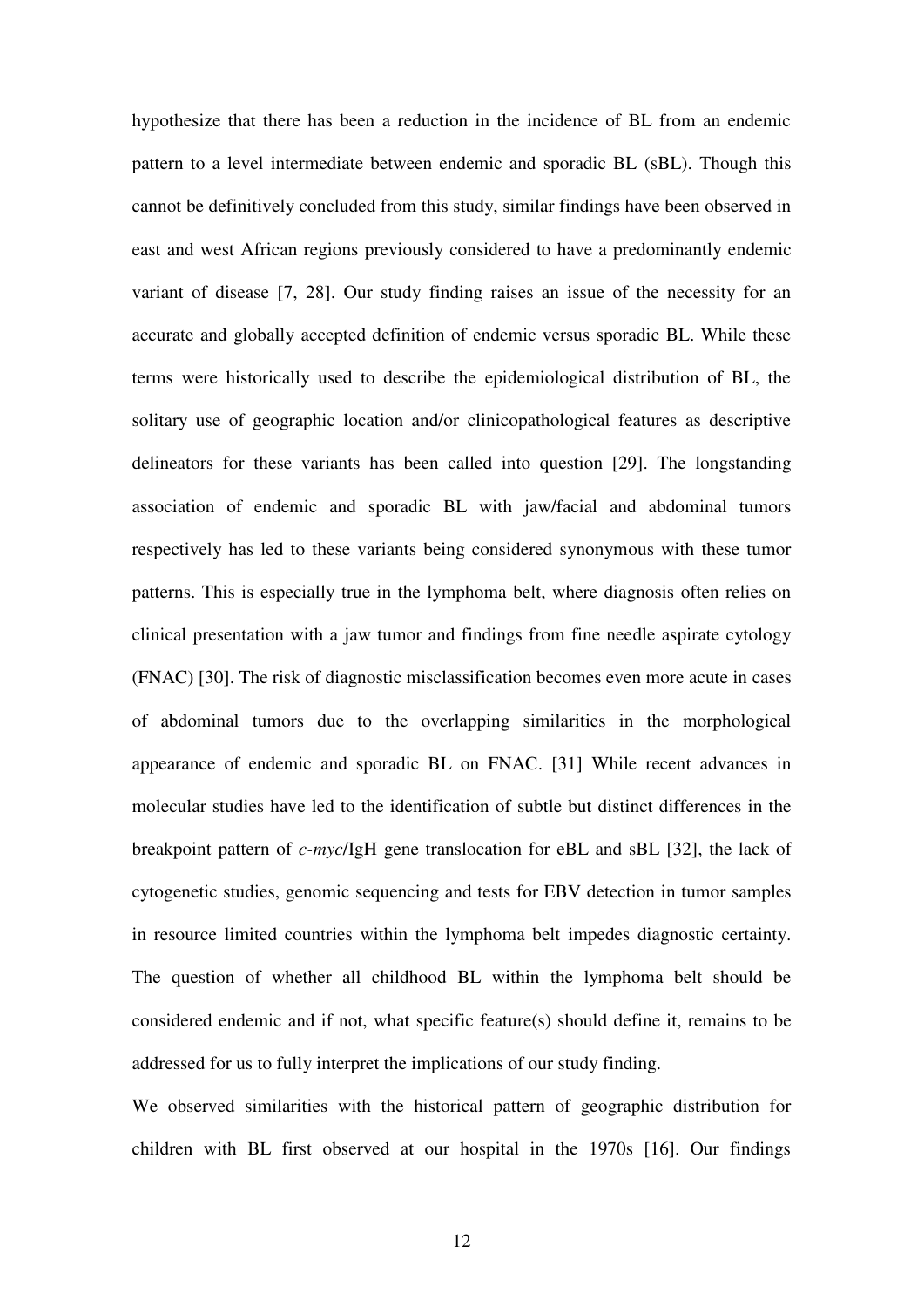underscore previous observations that most children with BL reside in the southern half of the country, with most cases dwelling in the Eastern region. This sharply contrasts with a recent study at KATH in the Ashanti region of Ghana, which found that majority of cases seen at their facility were residents of the Ashanti and Western regions of the country [27]. This discrepancy in geographic distribution of cases is most likely due to bias in proximity and access to medical facilities. Previously, all cases of childhood BL were referred to our hospital from other regions in the country due to health worker awareness of the BTP, which was known to cover all medical costs pertaining to treatment and transportation of patients to and from their home villages [16]. The conclusion of the project, together with the establishment of an alternative oncology treatment center has probably led to significant reduction in the referral rate of BL cases to our hospital from regions that are closer in proximity to the Ashanti region. As seen in other countries [25, 33-34], the incidence and distribution of malaria in Ghana might offer a clue to the possible spatial dispersion of childhood BL. However, available data on geographic variations of malaria transmission in Ghana are conflicting making it difficult to draw any conclusions to this regard.

Occupational status and educational attainment of the parents/guardians were used as proxies for socioeconomic status (SES) in this study and most patients belonged to a low SES. Though the impact of SES on the distribution and clinical characteristics of BL is still unclear, poverty is associated with an early age at primary EBV infection [28, 35], and is likely to influence health-seeking practices, affordability of treatment and compliance. SES should be considered as a surrogate indicator for exposure to factors believed to play an etiological role in BL. It may also be associated with a poor defense response toward environmental exposures due to poor nutrition, poor hygienic conditions, and an increased risk of malaria as a result of poor housing [12].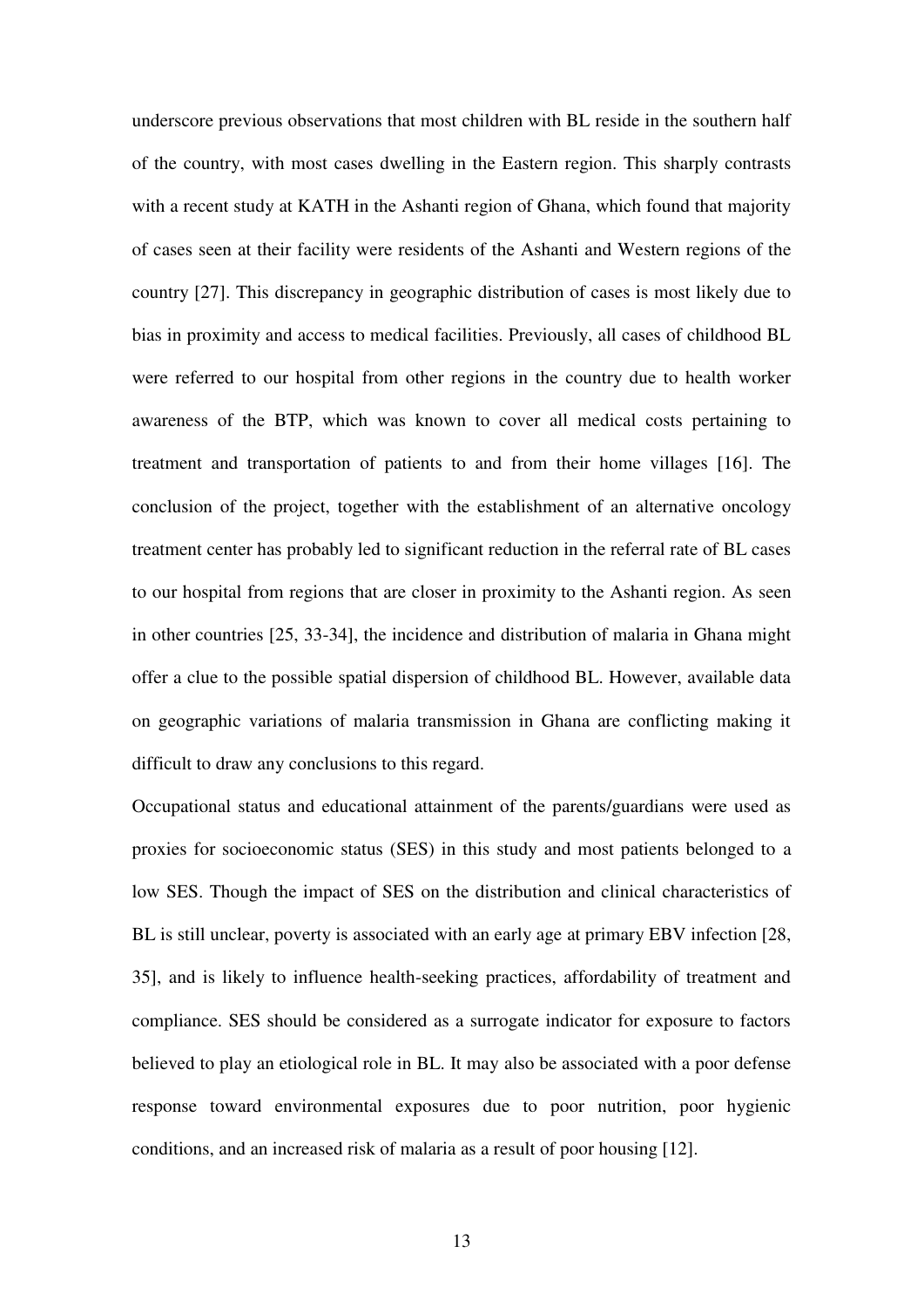The strong association between facial/jaw tumors and males aged 0-4 years has also been observed in numerous studies [7, 34-36], suggesting gender differences in exposure to factors that influence tumorigenesis which likely wane with increasing age [7].

Our study highlights the multifactorial influence on outcomes of cancer treatment often observed in resource-limited countries. Many studies have outlined the risk factors for poor prognosis of BL, such as advanced disease and abdominal tumors [37-38]. Approximately 90% of children in our study presented with advanced/disseminated disease, which was strongly associated with abdominal tumors.

Factors known to adversely affect BL treatment outcome such as low SES, distance of residence from referral hospital, inadequate treatment support measures, and poor patient compliance [26, 39] were all present in our study. Although treatment abandonment in our study cohort was much higher than rates of up to 67% documented for childhood cancers in other resource limited countries [40], the fact that 76% of children managed for BL at our hospital did not reside in the Greater Accra region, where our facility is located, might explain why a significant proportion abandoned treatment and were eventually lost to follow up. Low SES was observed to be a predictor of treatment delay for our study cohort which corroborates previous findings that high treatment abandonment rates in developing countries are a major cause of therapeutic failure and adverse outcomes in childhood cancers [40].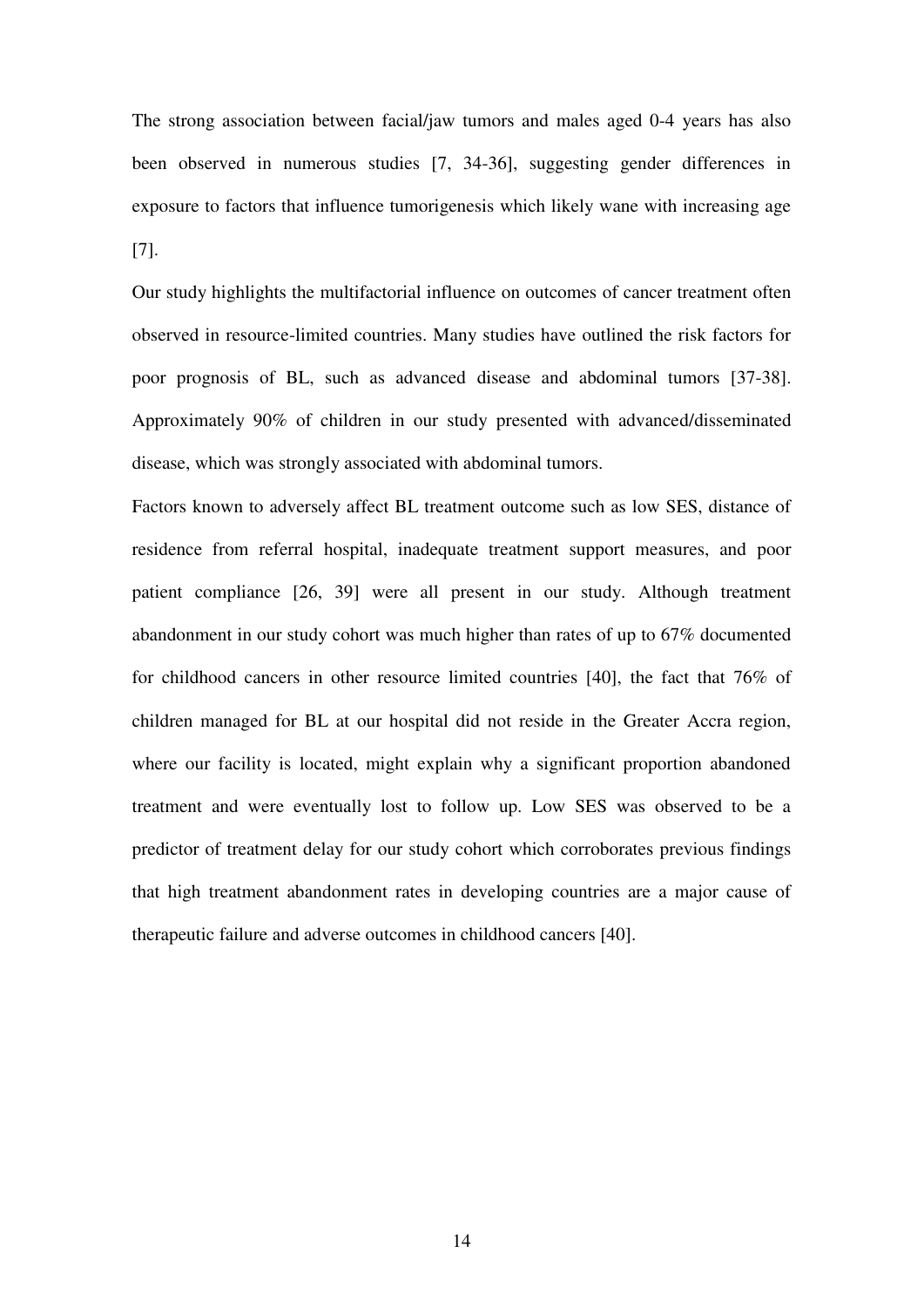**Disclosure of interests**: The authors report no conflicts of interest.

**Acknowledgements:** The authors acknowledge the Department of Pathology, KBTH, for their assistance with confirming the diagnosis of BL.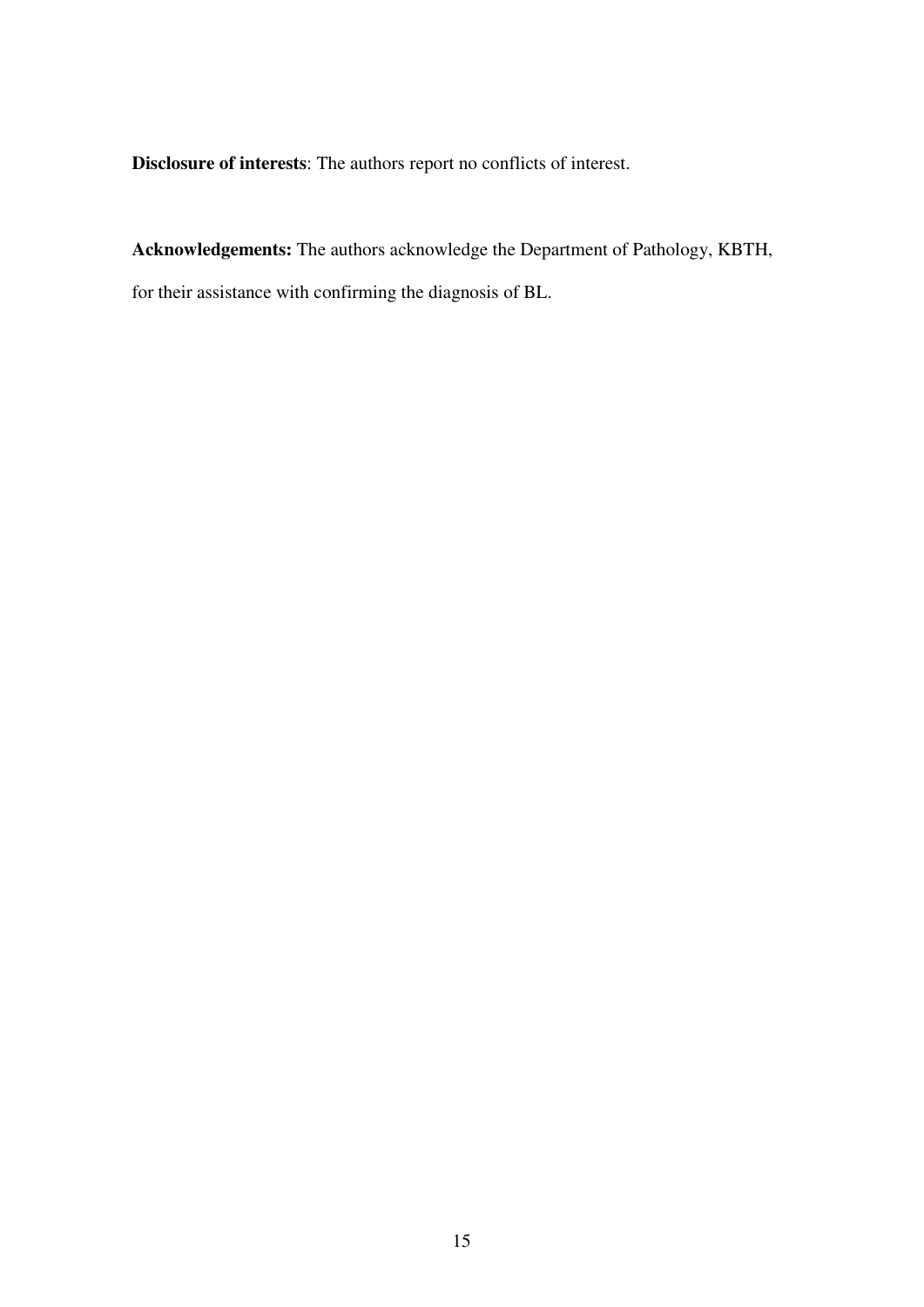# **REFERENCE**

- 1. Dave SS, Fu K, Wright GW, et al. Molecular diagnosis of Burkitt's lymphoma. N Engl J Med, 2006; 354: 2431-2442.
- 2. Ferry JA. Burkitt's lymphoma: Clinicopathologic features and differential diagnosis. Oncologist. 2006;11: 375-383.
- 3. Leoncini L, Raphael M, Stein H, et al. Burkitt Lymphoma. In: Swerdlow SH, Campo E, Harris NL, et al, eds. *WHO Classification of Tumours of Haematopoietic and Lymphoid Tissues*. 4<sup>th</sup> ed. Lyon (FR): IARC Press; 2008: p. 262-264.
- 4. Magrath I. Epidemiology: clues to the pathogenesis of Burkitt lymphoma. Br J Haematol. 2012;156:744-756.
- 5. Haddow AJ. An improved map for the study of Burkitt's lymphoma in Africa. East Afr Med J. 1963; 40:429–432.
- 6. van den Bosch CA. Is endemic Burkitt's lymphoma an alliance between three infections and a tumour promoter? Lancet Oncol. 2004; 5:738–746.
- 7. Ogwang MD, Bhatia K, Biggar R, et al. Incidence and geographic distribution of endemic Burkitt lymphoma in northern Uganda revisited. [Int J Cancer. 2008;](http://www.ncbi.nlm.nih.gov/entrez/eutils/elink.fcgi?dbfrom=pubmed&retmode=ref&cmd=prlinks&id=18767045)  [123:2658](http://www.ncbi.nlm.nih.gov/entrez/eutils/elink.fcgi?dbfrom=pubmed&retmode=ref&cmd=prlinks&id=18767045)–2663.
- 8. Joab I. Epstein-Barr virus and Burkitt's lymphoma. J. Trop Med 1999; 59:499- 502.
- 9. [Rasti N,](http://www.ncbi.nlm.nih.gov/pubmed?term=Rasti%20N%5BAuthor%5D&cauthor=true&cauthor_uid=15882438) Falk KI, [Donati D](http://www.ncbi.nlm.nih.gov/pubmed?term=Donati%20D%5BAuthor%5D&cauthor=true&cauthor_uid=15882438) et al. Circulating Epstein-Barr virus in children living in malaria-endemic areas. [Scand J Immunol.](http://www.ncbi.nlm.nih.gov/pubmed/15882438) 2005;61:461–465.
- 10. Thorley-Lawson DA, Allday MJ. The curious case of the tumour virus: 50 years of Burkitt's lymphoma. Nat Rev Microbiol. 2008; 6:913–924.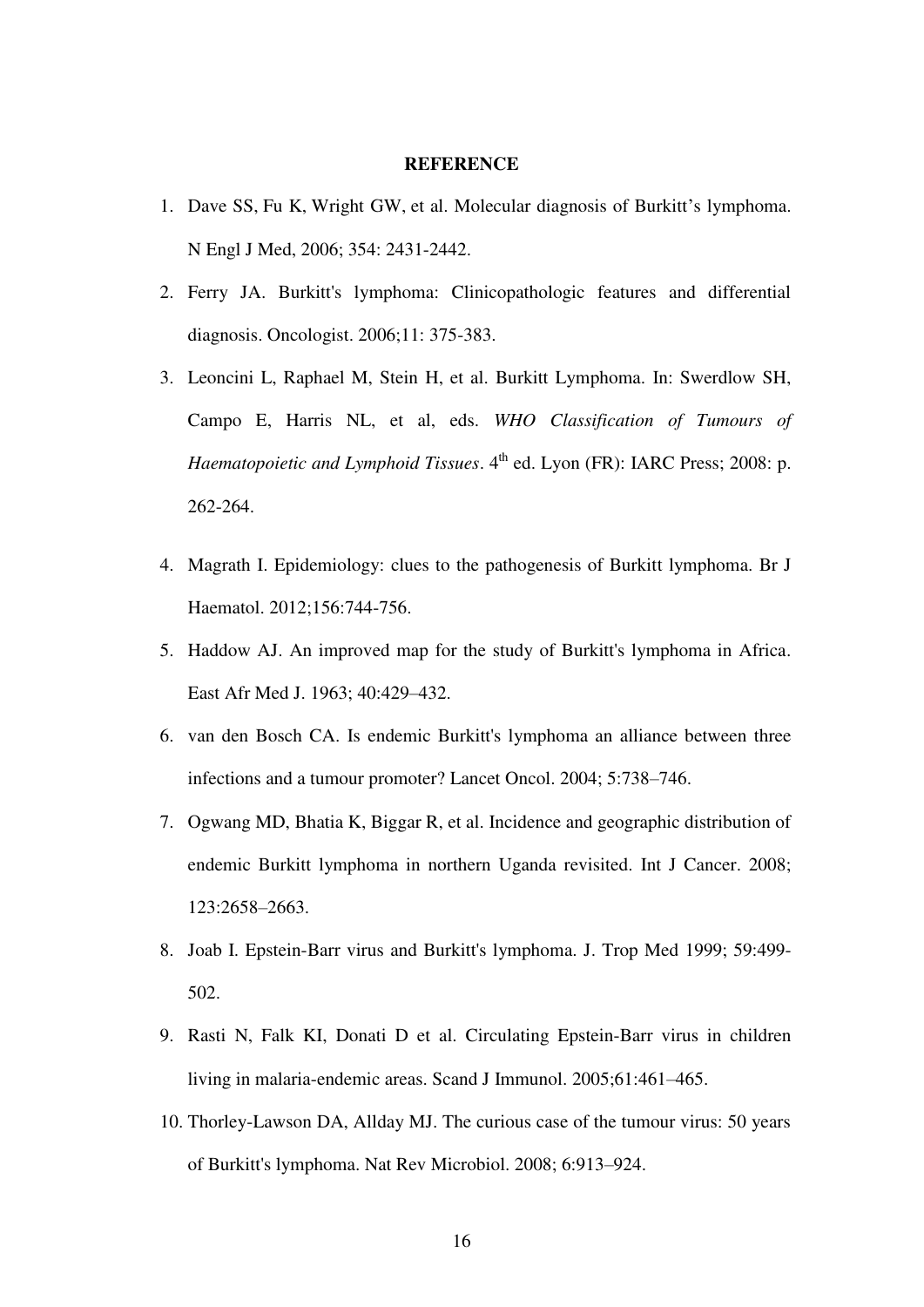- 11. Moormann AM, Snider CJ, Chelimo K. The company malaria keeps: how coinfection with Epstein-Barr virus leads to endemic Burkitt lymphoma. Curr Opin Infect Dis. 2011; 24(5): 435-441.
- 12. Shapira J, Peylan-Ramu N. Burkitt's lymphoma. Oral Oncol. 1998; 34:15–23.
- 13. [Orem J,](http://www.ncbi.nlm.nih.gov/pubmed?term=Orem%20J%5BAuthor%5D&cauthor=true&cauthor_uid=18052871) [Mbidde EK,](http://www.ncbi.nlm.nih.gov/pubmed?term=Mbidde%20EK%5BAuthor%5D&cauthor=true&cauthor_uid=18052871) [Lambert B,](http://www.ncbi.nlm.nih.gov/pubmed?term=Lambert%20B%5BAuthor%5D&cauthor=true&cauthor_uid=18052871) et al. Burkitt's lymphoma in Africa, a review of the epidemiology and etiology. Afr Health Sci. 2007; 7:166-175.
- 14. Nkrumah FK, Perkins IV**.** Presenting clinical features of Burkitt's lymphoma in Ghana, West Africa. [J Trop Pediatr Environ Child Health.](http://www.ncbi.nlm.nih.gov/pubmed/261105) 1979;25: 157-61.
- 15. Biggar RJ, Nkrumah FK, Neequaye JE, et al. Changes in presenting tumour site of Burkitt's lymphoma in Ghana, West Africa, 1965-1978. Br J Cancer. 1981; 43:632,
- 16. Biggar RJ, Nkrumah FK. Burkitt's lymphoma in Ghana: urban-rural distribution, time-space clustering and seasonality. Int J Cancer. 1979; 23:330–336.
- 17. Welbeck JE, Hesse AA. Pattern of childhood malignancy in Korle Bu Teaching Hospital, Ghana. West Afr J Med. 1998; 17:81-84.
- 18. Segbefia CI, Renner LA, Dei-Adomakoh YA, et al. Changing pattern of childhood cancers at Korle Bu Teaching Hospital, Accra, Ghana. PMJG.2013; 2: 2.
- 19. Quintana Y, Patel AN, Naidu PE, Howard SC, Antillon FA, Ribeiro RC. POND4Kids: a web-based pediatric cancer database for hospital-based cancer registration and clinical collaboration. Stud Health Technol Inform. 2011; 164:227-31.
- 20. Meremikwu, MM; Ehiri, JE; Nkanga DG et al (2005). Socioeconomic constraints to effective management of Burkitt's lymphoma in south-eastern Nigeria. Trop Med Int Health;  $10(1)$ :  $92 - 98$ .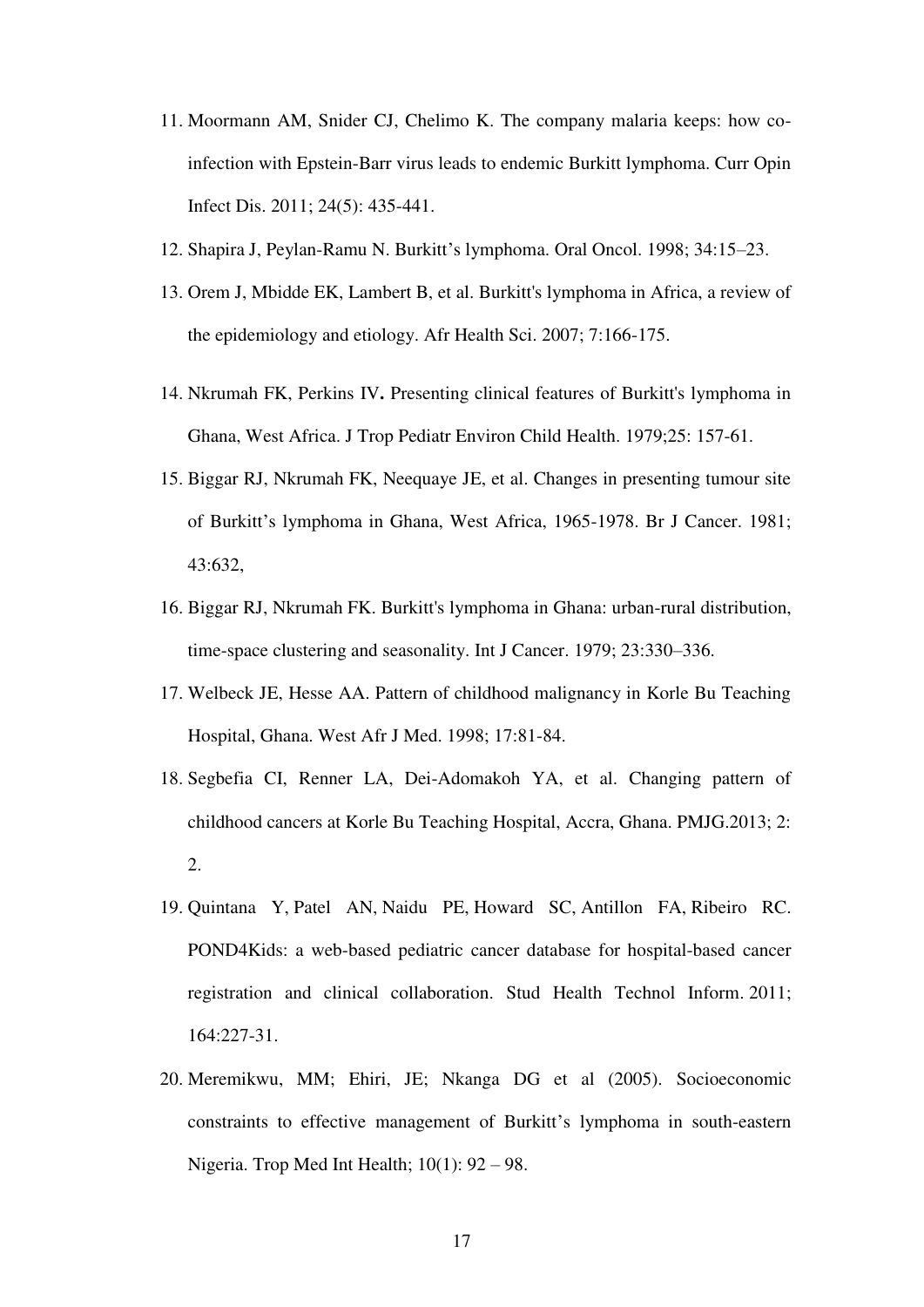- 21. Murphy SB. Classification, staging and end results of treatment of childhood non-Hodgkin's lymphoma: dissimilarities from lymphomas in adults. Semin Oncol. 1980; 7: 332-339.
- 22. Nkrumah FK, Olweny CL. Clinical features of Burkitt's lymphoma: the African experience. [IARC Sci Publ.](http://www.ncbi.nlm.nih.gov/pubmed/4065952) 1985; 60:87-95.
- 23. UNICEF Ghana Fact Sheet Malaria. [Internet]. July 2007. Available from: [http://www.unicef.org/wcaro/WCARO\\_Ghana\\_Factsheet\\_malaria.pdf.](http://www.unicef.org/wcaro/WCARO_Ghana_Factsheet_malaria.pdf)
- 24. The President's Malaria Initiative: Eighth Annual Report to Congress. [President's Malaria Initiative website]. April 2014. Available at [http://www.pmi.gov/docs/default-source/default-document-library/pmi](http://www.pmi.gov/docs/default-source/default-document-library/pmi-reports/pmireport_final.pdf?sfvrsn=14)[reports/pmireport\\_final.pdf?sfvrsn=14.](http://www.pmi.gov/docs/default-source/default-document-library/pmi-reports/pmireport_final.pdf?sfvrsn=14)
- 25. Mutalimal N, Molyneux E, Jaffe H, et al. Associations between Burkitt Lymphoma among children in Malawi and infection with HIV, EBV and Malaria: Results from a Case-Control study. PLOS ONE [online serial]. June 2008. 3(6); e2505
- 26. Renner LA, McGill D. Exploring factors influencing health-seeking decisions and retention in childhood cancer treatment programmes: perspectives of parents in Ghana. 2016. Ghana Med J; 50 (3): 149-156.
- 27. Owusu L, Yeboah FA, Osei-Akoto A, et al. Clinical and epidemiological characterisation of Burkitt's lymphoma: an eight-year case study at Komfo Anokye Teaching Hospital, Ghana. Br J Biomed Sci.2010; 67: 9-14.
- 28. Oguonu T, Emodi I, Kaine W. Epidemiology of Burkitt's lymphoma in Enugu, Nigeria. Ann Trop Pediatr. 2002; 22:368–374.
- 29. Wrigh DH. What is Burkitt lymphoma and when is it endemic? Blood. 1999; 93: 758-759.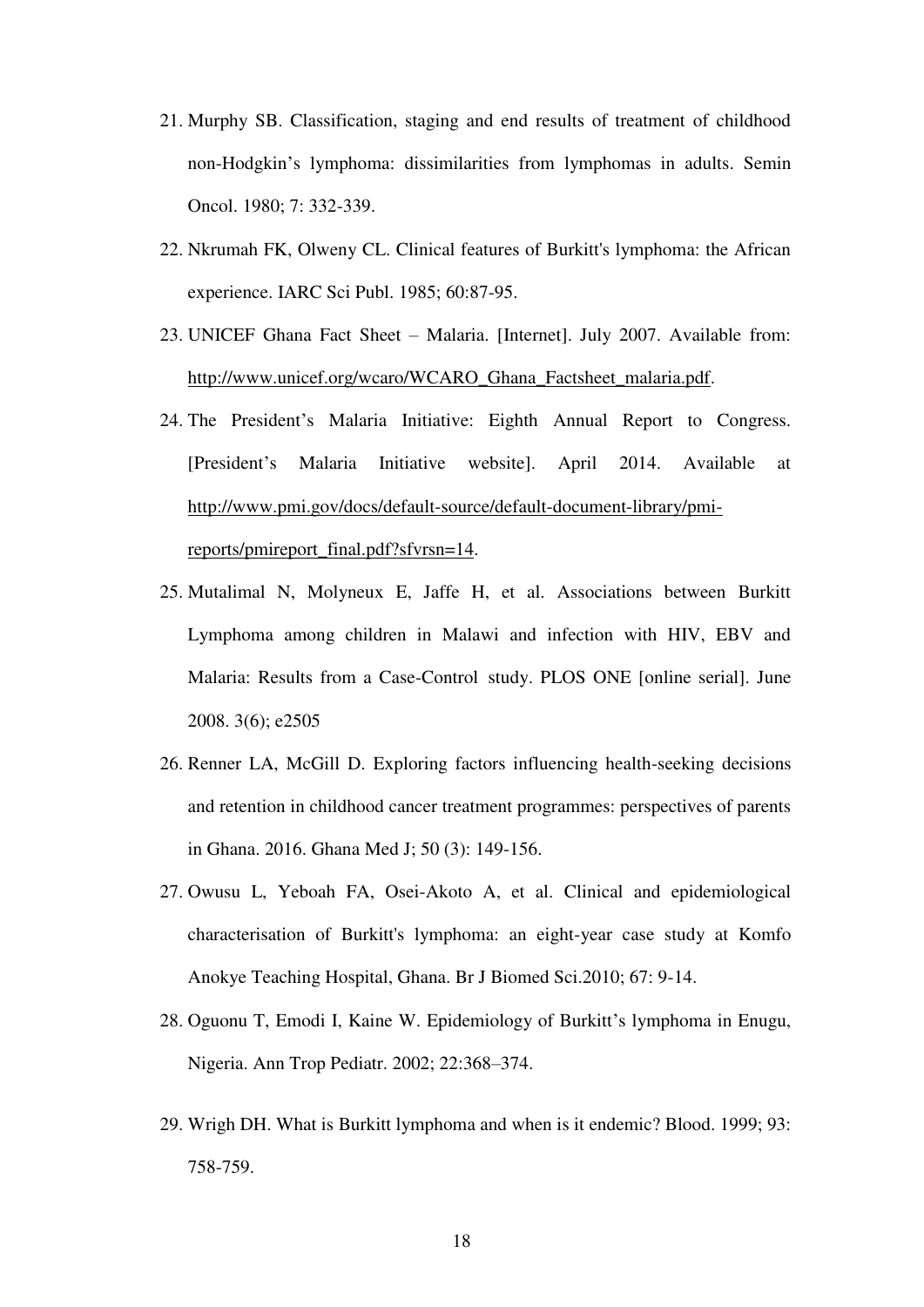- 30. El-Mallawany NK, Mutai M, Mtete I. Beyond Endemic Burkitt Lymphoma: Navigating Challenges of Differentiating Childhood Lymphoma Diagnosis Amid Limitations in Pathology Resources in Lilongwe, Malawi Global Pediatr Health. 2017; 4: 2333794X17715831.
- 31. Ferry, JA (2006). Burkitt's Lymphoma: Clinicopathologic Features and Differential Diagnosis. Oncologist; 11(4): 375 – 383.
- 32. El-Mallawany, NK; Day, N; Ayello, J et al (2015). Differential proteomic analysis of endemic and sporadic Epstein-Barr virus positive and negative Burkitt lymphoma. Eur J Cancer; 51(1): 92-100.
- 33. Rainey J, Mwanda WO, Wairiumu P. Spatial distribution of Burkitt's lymphoma in Kenya and association with malaria risk. Trop Med Int Health. 2007; 12:936 – 943.
- 34. [Mwanda OW,](http://www.ncbi.nlm.nih.gov/pubmed?term=Mwanda%20OW%5BAuthor%5D&cauthor=true&cauthor_uid=15622605) [Rochford R,](http://www.ncbi.nlm.nih.gov/pubmed?term=Rochford%20R%5BAuthor%5D&cauthor=true&cauthor_uid=15622605) [Moormann AM,](http://www.ncbi.nlm.nih.gov/pubmed?term=Moormann%20AM%5BAuthor%5D&cauthor=true&cauthor_uid=15622605) et al. Burkitt's lymphoma in Kenya: geographical, age, gender and ethnic distribution. [East Afr Med J.](http://www.ncbi.nlm.nih.gov/pubmed/15622605) 2004; 8:68- 77.
- 35. Balfour HH, Sifakis F, Sliman JA, et al. Age-Specific Prevalence of Epstein– Barr Virus Infection Among Individuals Aged 6–19 Years in the United States and Factors Affecting Its Acquisition. J Infect Dis*.* 2013*;* 208 (8): 1286–1293.
- 36. Emmanuel B, Kawira E, Ogwang M. African Burkitts lymphoma: Age-specific risk and correlations with malaria biomarkers. Am Jr Trop Med Hyg. 2011;84: 397-401.
- 37. Cunha K, Oliveira M, Gomes A, et al. Clinical course and prognostic factors of children with Burkitt's lymphoma in a developing country: the experience of a single centre in Brazil. Rev Bras Hematol Hemoter. 2012;34(5):361–366.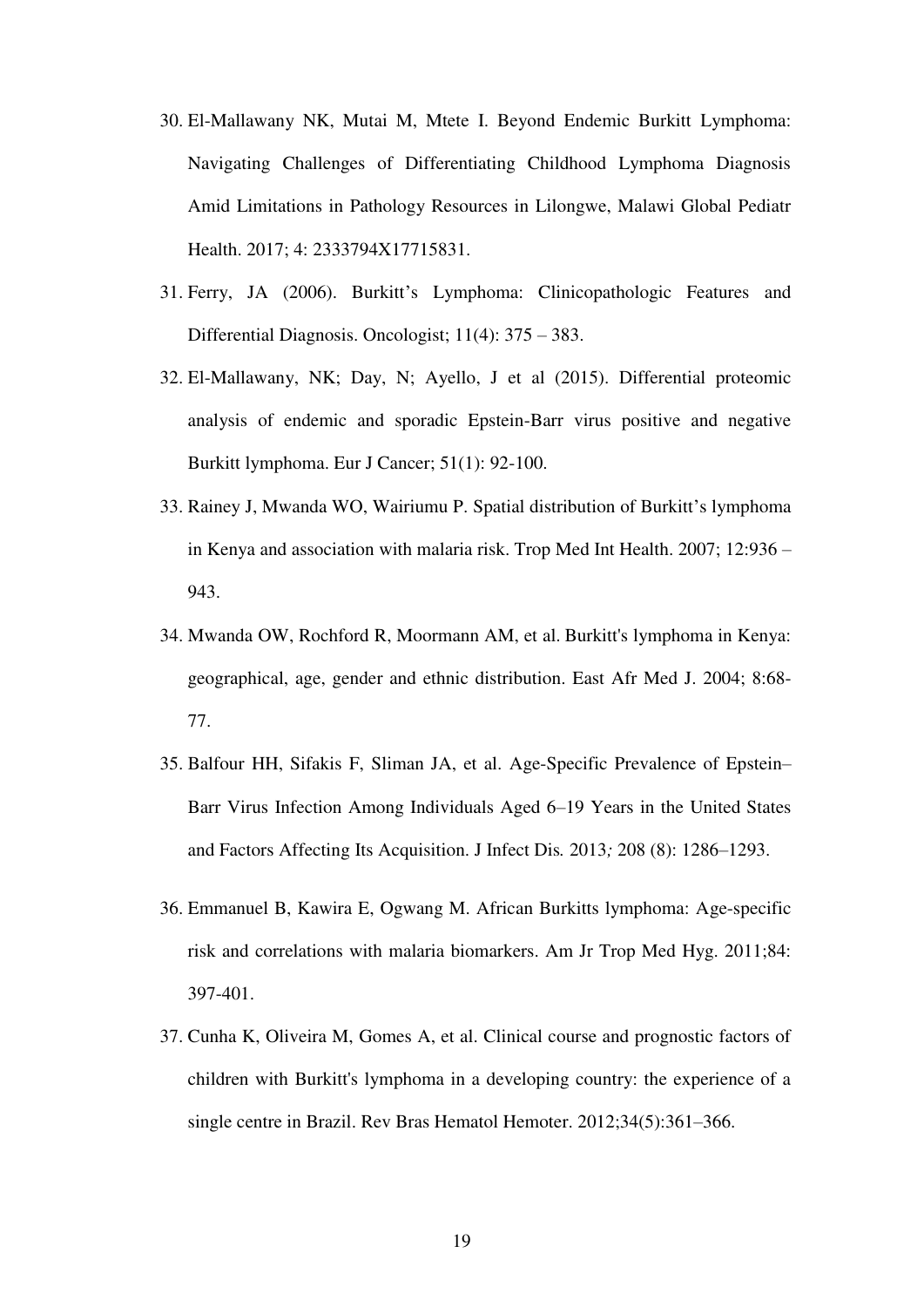- 38. Magrath I, Lee Y, Anderson T, et al. Prognostic factors in Burkitt's lymphoma. Cancer. 1980; 45:1507-1515.
- 39. Naresh KN, Advani S, Adde M, et al. Report of an International Network of Cancer Treatment and Research workshop on non-Hodgkin's lymphoma in developing countries Blood Cells Mol Dis. 2004;33:330–337.
- 40. Arora RS, Eden T, Pizer B. The problem of treatment abandonment in children from developing countries with cancer. Pediatr Blood Cancer. 2007; 49:941– 944.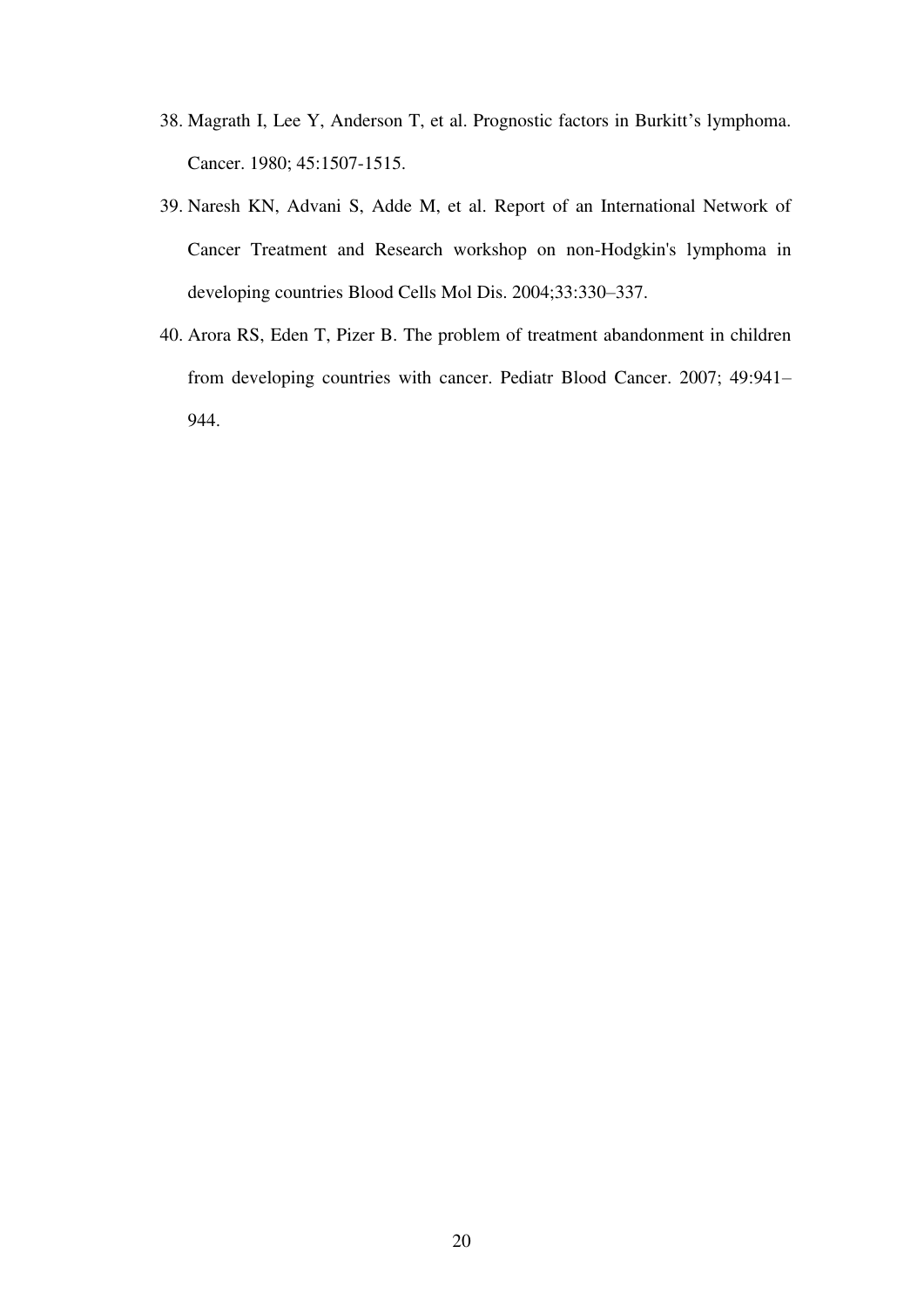# **LEGENDS**

- **TABLE 1** Characteristics of children (< 13 years) diagnosed with BL at the pediatric oncology unit, KBTH (2007 – 2012)
- **TABLE 2** Gender and primary tumor site categorized by age group at diagnosis for children diagnosed with BL at the pediatric oncology unit, KBTH (2007 – 2012)
- **TABLE 3** Treatment delays and abandonment rates for children diagnosed with BL at the pediatric oncology unit, KBTH (2007 – 2012)
- **TABLE 4** Survival outcomes for all children (< 13 years) diagnosed with BL at the pediatric oncology unit, KBTH (2007 – 2012)
- **FIGURE 1** Graph of the gender distribution of BL by tumor site for children diagnosed with BL at the pediatric oncology unit, KBTH (2007 – 2012)

**SUPPLEMENTAL TABLE S1** Local chemotherapy protocol for treatment of endemic BL at KBTH

**SUPPLEMENTAL FIGURE S1** Map of Ghana illustrating the geographic distribution of children diagnosed with BL at the pediatric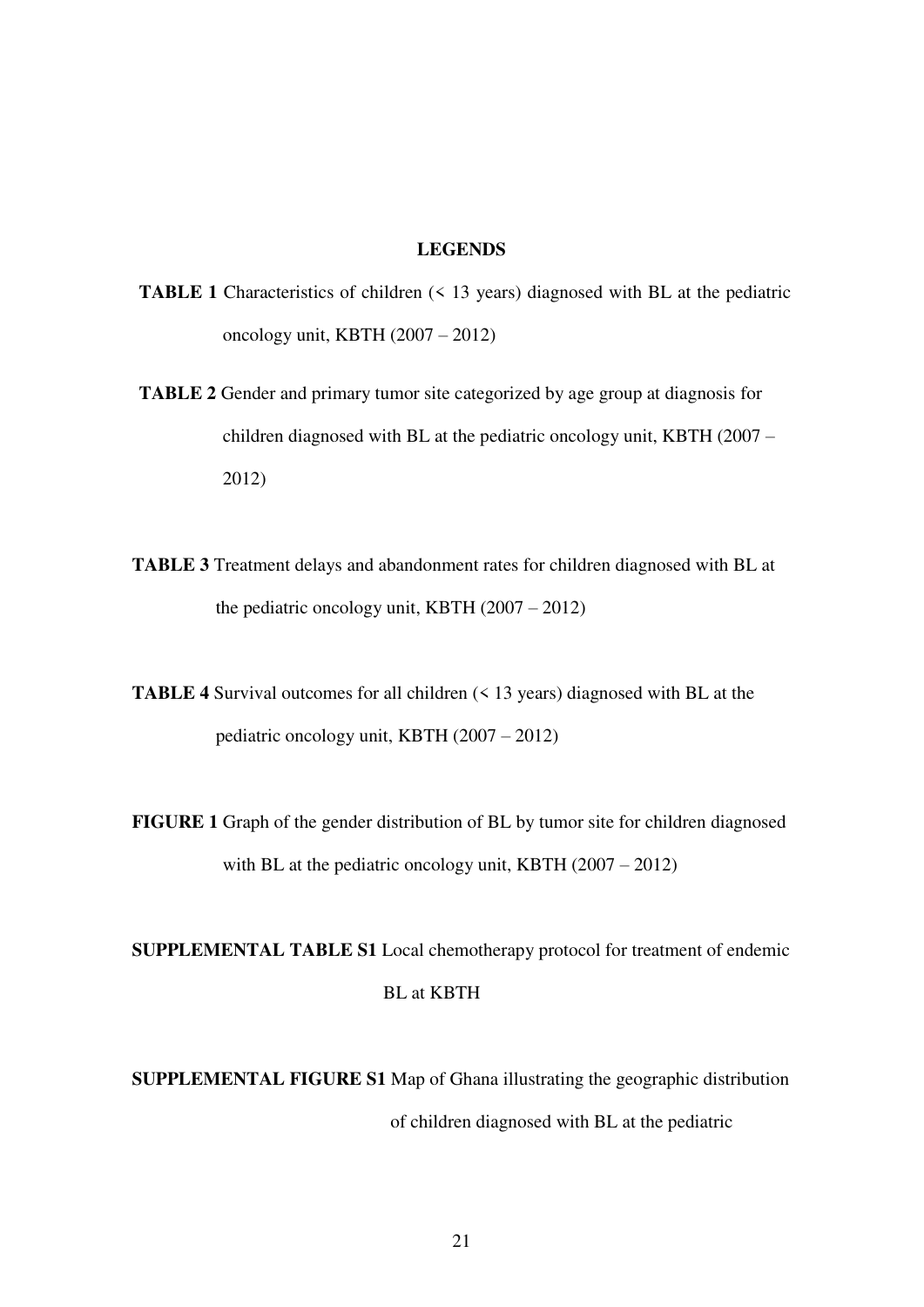oncology unit, KBTH (2007 – 2012) by region of

residence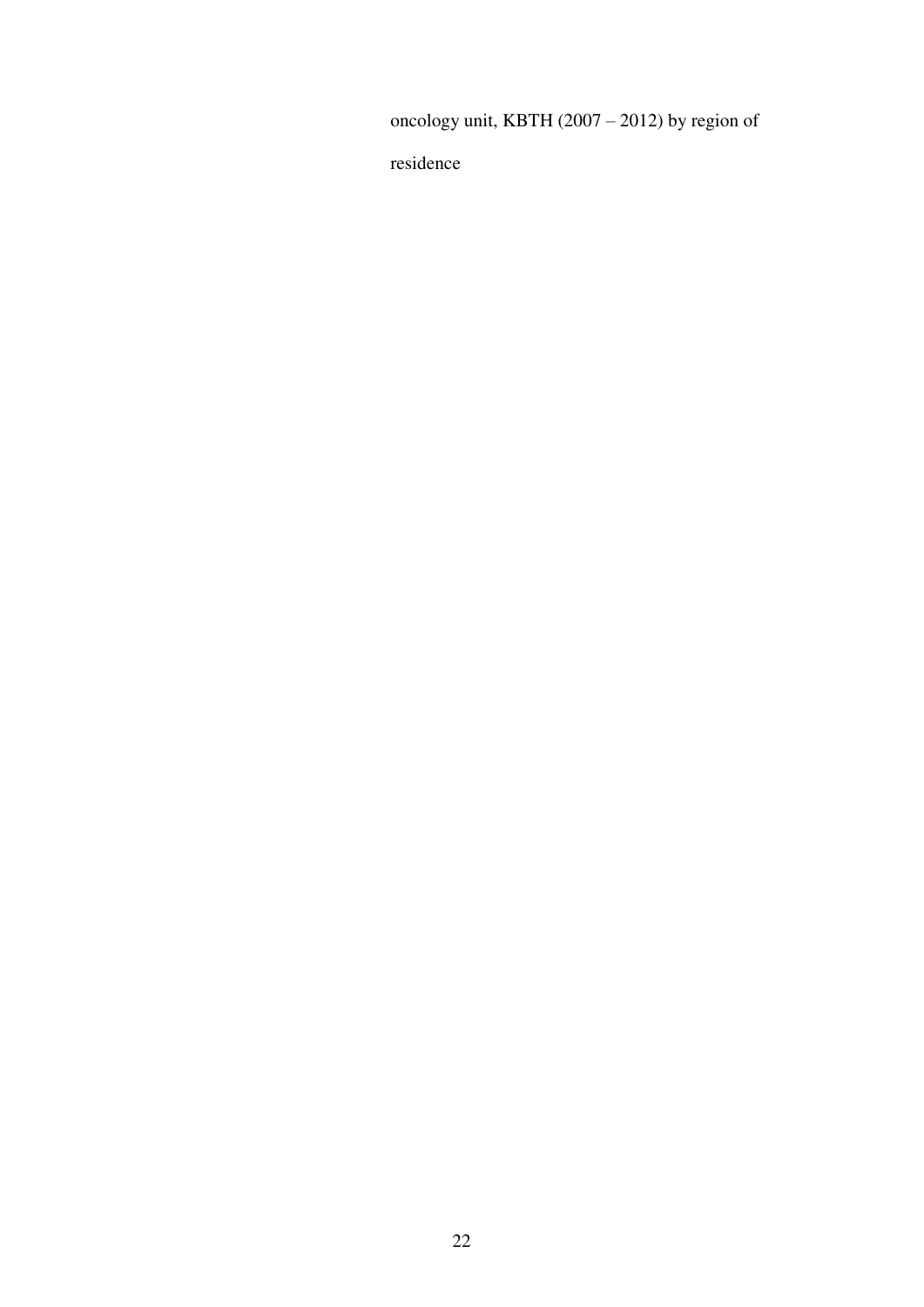| <b>Study Co-variates</b>    |                                            | N(%)     |
|-----------------------------|--------------------------------------------|----------|
|                             |                                            |          |
| <b>Gender</b>               | Male                                       | 105(61)  |
|                             | Female                                     | 68 (39)  |
| Age group                   | $0 - 4$                                    | 32(19)   |
|                             | $5 - 9$                                    | 104(60)  |
|                             | $\geq 10$                                  | 37(21)   |
| <b>Parental Occupation</b>  | Professional/Managerial                    | 17(10)   |
|                             | Subsistence farmer                         | 54 (31)  |
|                             | Petty trader                               | 52(30)   |
|                             | Artisan                                    | 34(20)   |
|                             | Unemployed                                 | 16(9)    |
| <b>Education of primary</b> | None                                       | 75(43)   |
| caregiver                   | Primary                                    | 50(29)   |
|                             | Secondary                                  | 31(18)   |
|                             | Tertiary                                   | 17(10)   |
| <b>Tumor</b> site           | Jaw                                        | 54 (31)  |
|                             | Abdomen                                    | 79 (46)  |
|                             | Jaw & Abdomen                              | 37(21)   |
|                             | Systemic                                   | 3(2)     |
| Disease stage               | Localized (stages $I - II$ )               | 20(12)   |
|                             | Disseminated/Advanced (stages $III - IV$ ) | 153 (88) |
| <b>Survival outcome</b>     | Alive                                      | 11(6)    |
|                             | Dead                                       | 44 (25)  |
|                             | Lost to follow up                          | 118 (69) |

TABLE 1: Characteristics of children (< 13 years) diagnosed with BL at the pediatric oncology unit, KBTH (2007 – 2012)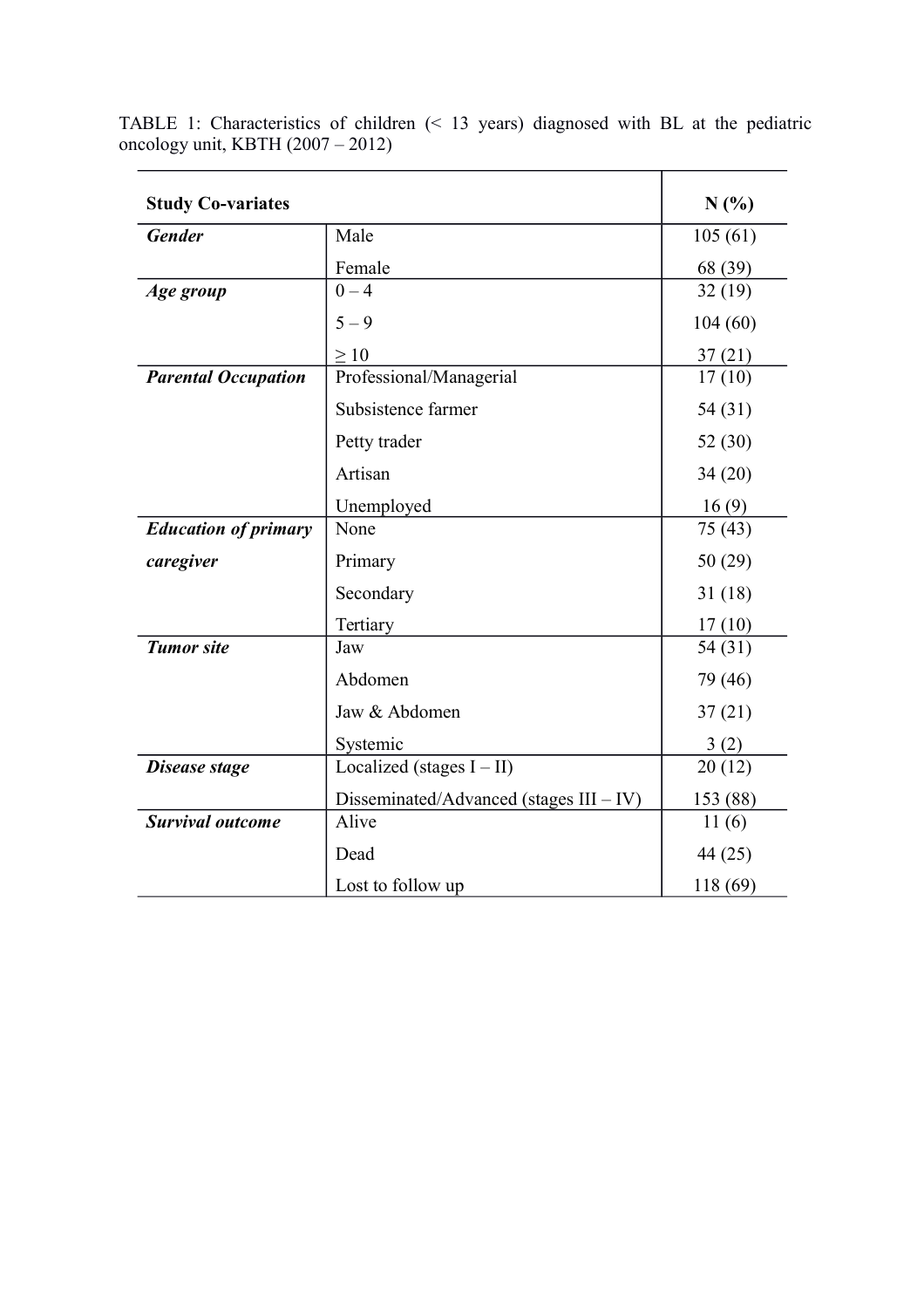|                    | $0 - 4$ years<br>$(n = 32)$ | $5 - 9$ years<br>$(n = 104)$ | $\geq 10$ years<br>$(n = 37)$ | D    |
|--------------------|-----------------------------|------------------------------|-------------------------------|------|
| Gender             |                             |                              |                               |      |
| <b>Boys</b>        | 16                          | 67                           | 22                            |      |
| Girls              | 16                          | 37                           | 15                            | 0.34 |
| <b>Tumour site</b> |                             |                              |                               |      |
| Jaw                | 14                          | 31                           | 9                             |      |
| Abdomen            | 10                          | 48                           | 21                            | 0.40 |
| $Jaw + Abdomen$    |                             | 24                           | 6                             |      |
| Systemic           |                             |                              |                               |      |

TABLE 2: Gender and site of primary tumor for the study cohort categorized by age group at diagnosis.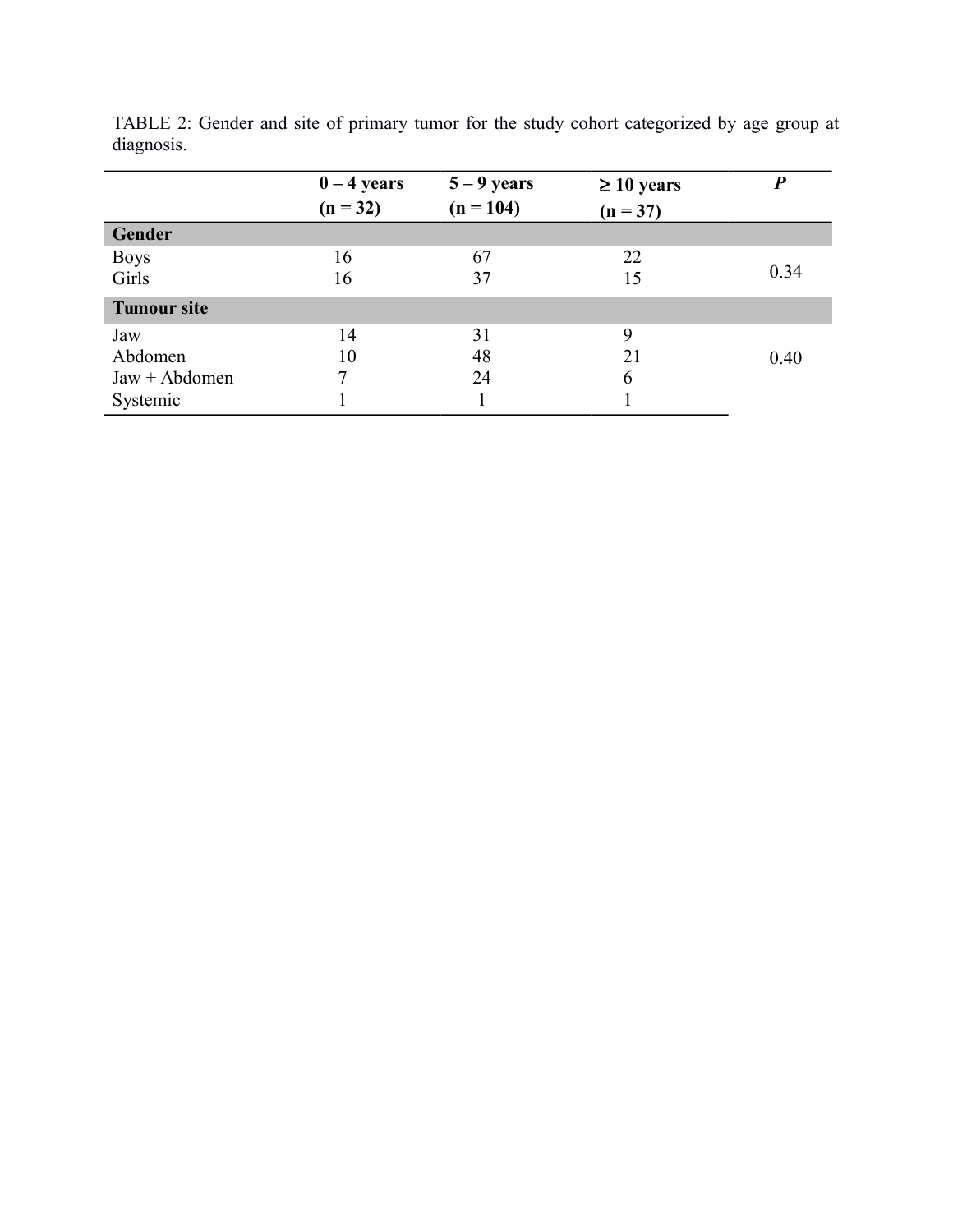|                                    | All           | Localized     | <b>Advanced</b> | p-value             |  |
|------------------------------------|---------------|---------------|-----------------|---------------------|--|
|                                    | $(N = 147)$   | $(n = 20)$    | $(n = 127)$     |                     |  |
| Treatment delay (%)                |               |               |                 |                     |  |
| Febrile Neutropenia                | 37(25)        | 7(35)         | 30(24)          |                     |  |
| Lack of funds                      | 110(75)       | 13(65)        | 97(76)          | $0.28^{\dagger}$    |  |
|                                    |               |               |                 |                     |  |
| Days of treatment delay $(\pm SD)$ |               |               |                 |                     |  |
| All                                | $7.0 \pm 2.7$ | $7.1 \pm 1.8$ | $7.5 \pm 2.2$   |                     |  |
| Febrile Neutropenia                | $7.2 \pm 2.7$ | $7.0 \pm 1.9$ | $7.3 \pm 2.4$   | $0.89$ <sup>1</sup> |  |
| Lack of funds                      | $7.8 \pm 2.0$ | $6.9 \pm 1.5$ |                 |                     |  |
|                                    |               |               | $7.7 \pm 2.2$   |                     |  |
| Other                              | $6.0 \pm 1.0$ |               |                 |                     |  |
| Abandoned treatment (%)            | 138 (94)      | 20(100)       | 118 (93)        | $0.24^{\dagger}$    |  |

TABLE 3: Treatment delays and abandonment rates for children diagnosed with BL at the pediatric oncology unit, KBTH (2007 – 2012)

Keys:  $\P$  = ANOVA test;  $\dagger$  = Chi-square test; SD = standard deviation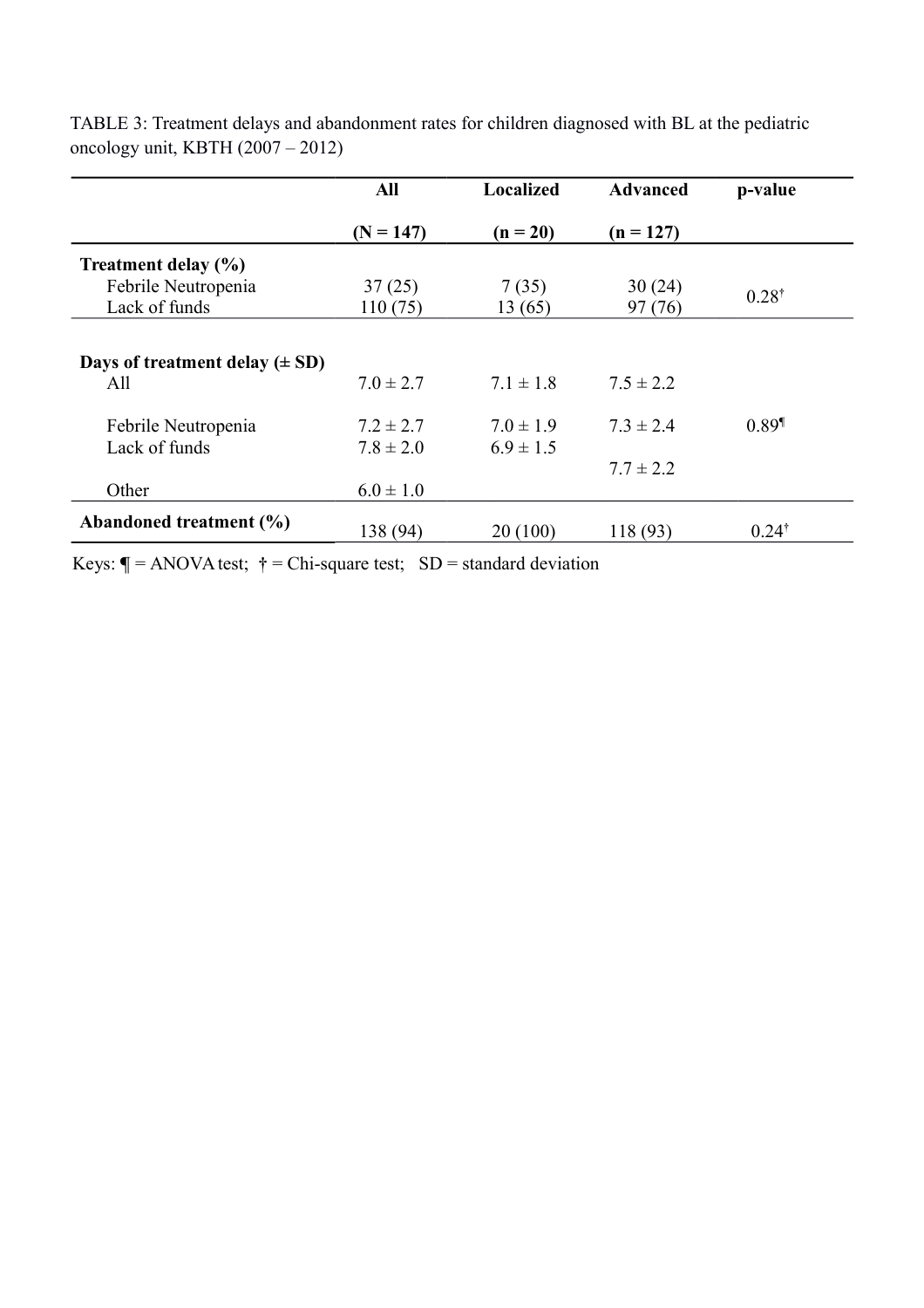|                                 | <b>Alive</b><br>$(n = 11)$ | <b>Died</b><br>$(n = 44)$ | Lost to follow up<br>$(n = 118)$ | $\boldsymbol{P}$ |  |
|---------------------------------|----------------------------|---------------------------|----------------------------------|------------------|--|
| Age (in years)                  |                            |                           |                                  |                  |  |
| $0 - 4$                         | $\overline{\phantom{a}}$   | 4                         | 28                               |                  |  |
| $5 - 9$                         | 3                          | 35                        | 66                               | 0.02             |  |
| $\geq 10$                       | 8                          | 5                         | 24                               |                  |  |
| Gender                          |                            |                           |                                  |                  |  |
| <b>Boys</b>                     | 8                          | 25                        | 72                               | 0.54             |  |
| <b>Girls</b>                    | 3                          | 19                        | 46                               |                  |  |
| Disease stage                   |                            |                           |                                  |                  |  |
| <b>Localized (stages I-II)</b>  | 9                          | -                         | 11                               |                  |  |
| <b>Advanced (stages III-IV)</b> | ↑                          | 44                        | 107                              | 0.03             |  |

TABLE 4: Survival outcomes for all children (< 13 years) diagnosed with BL at the pediatric oncology unit, KBTH (2007 – 2012)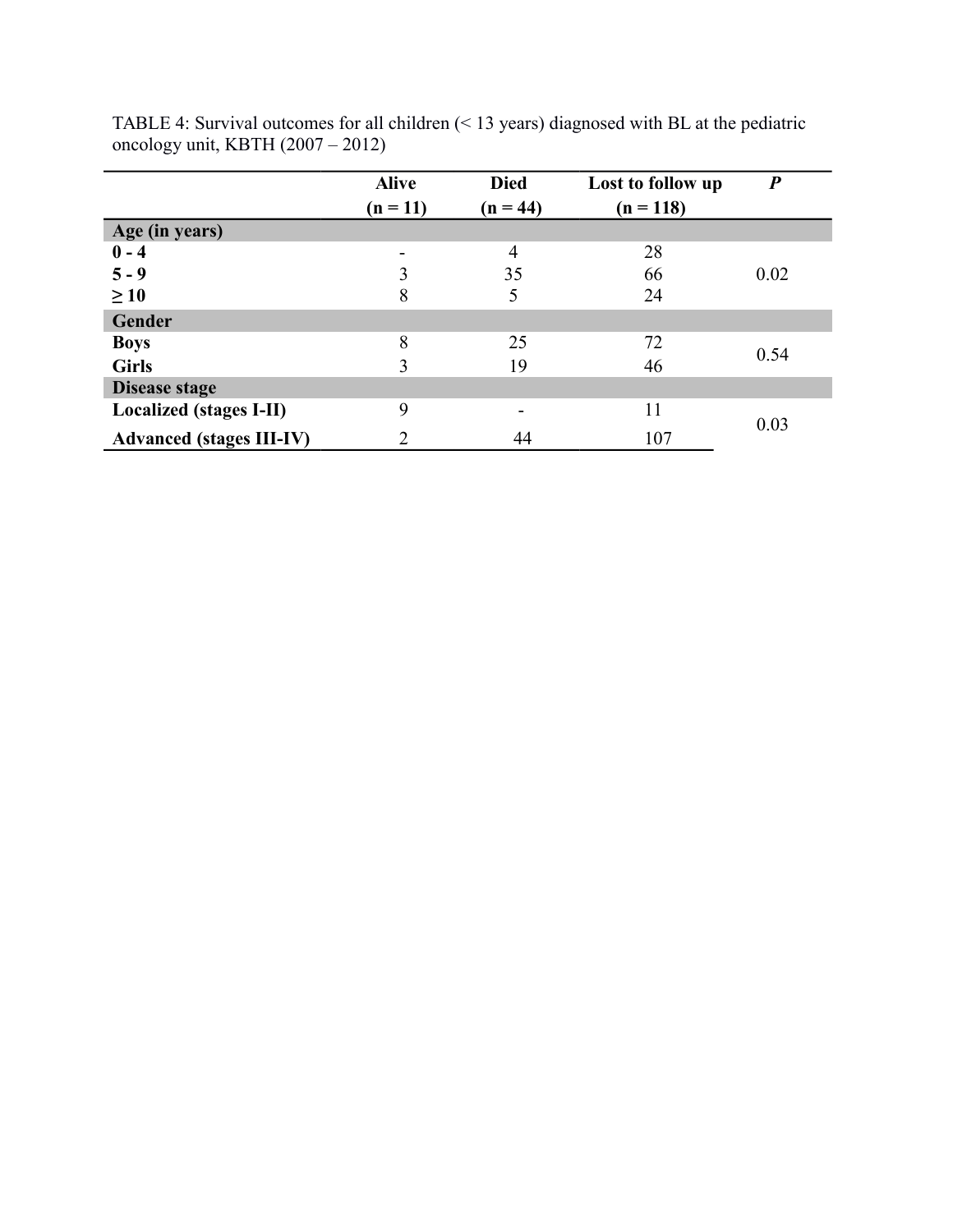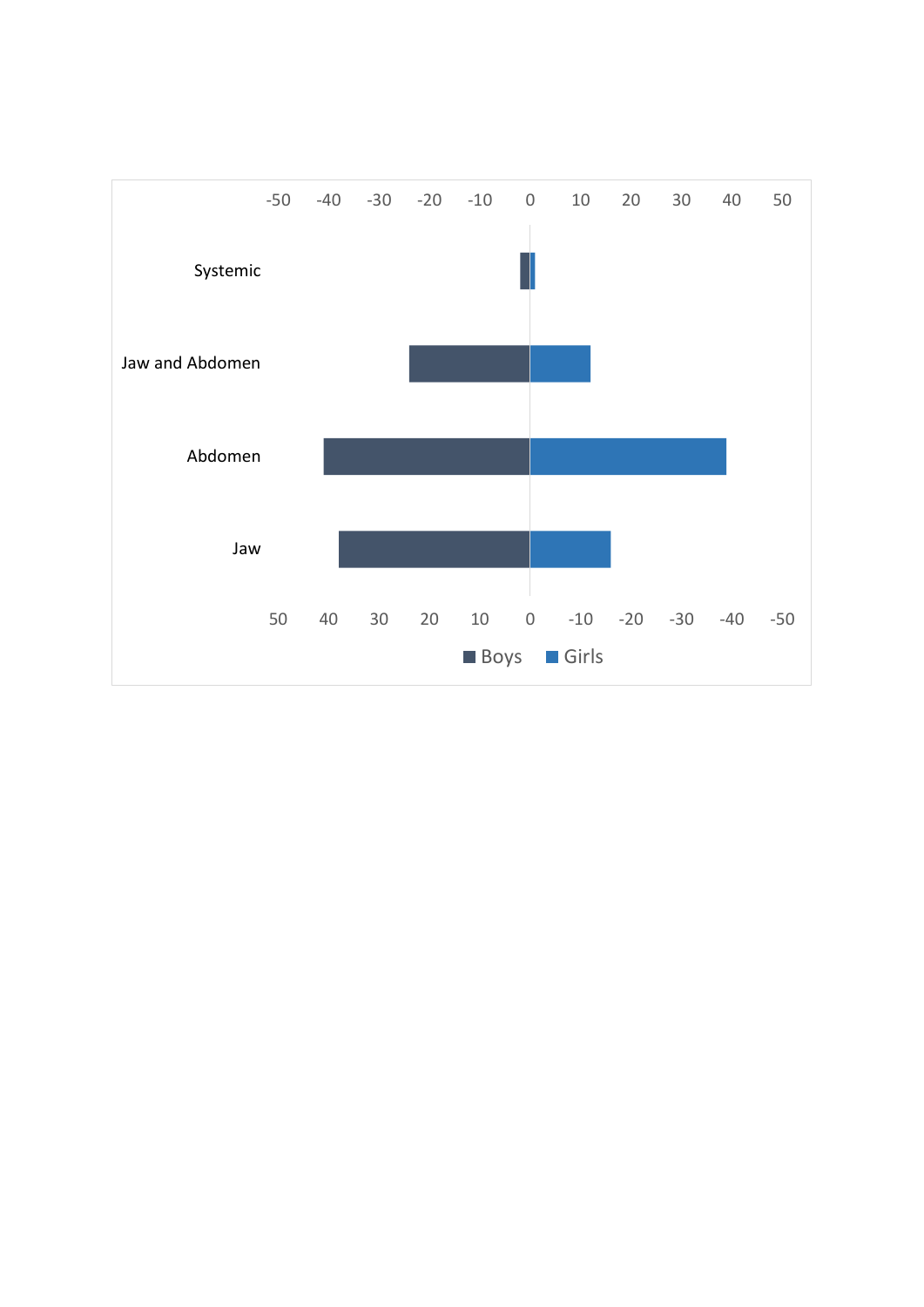